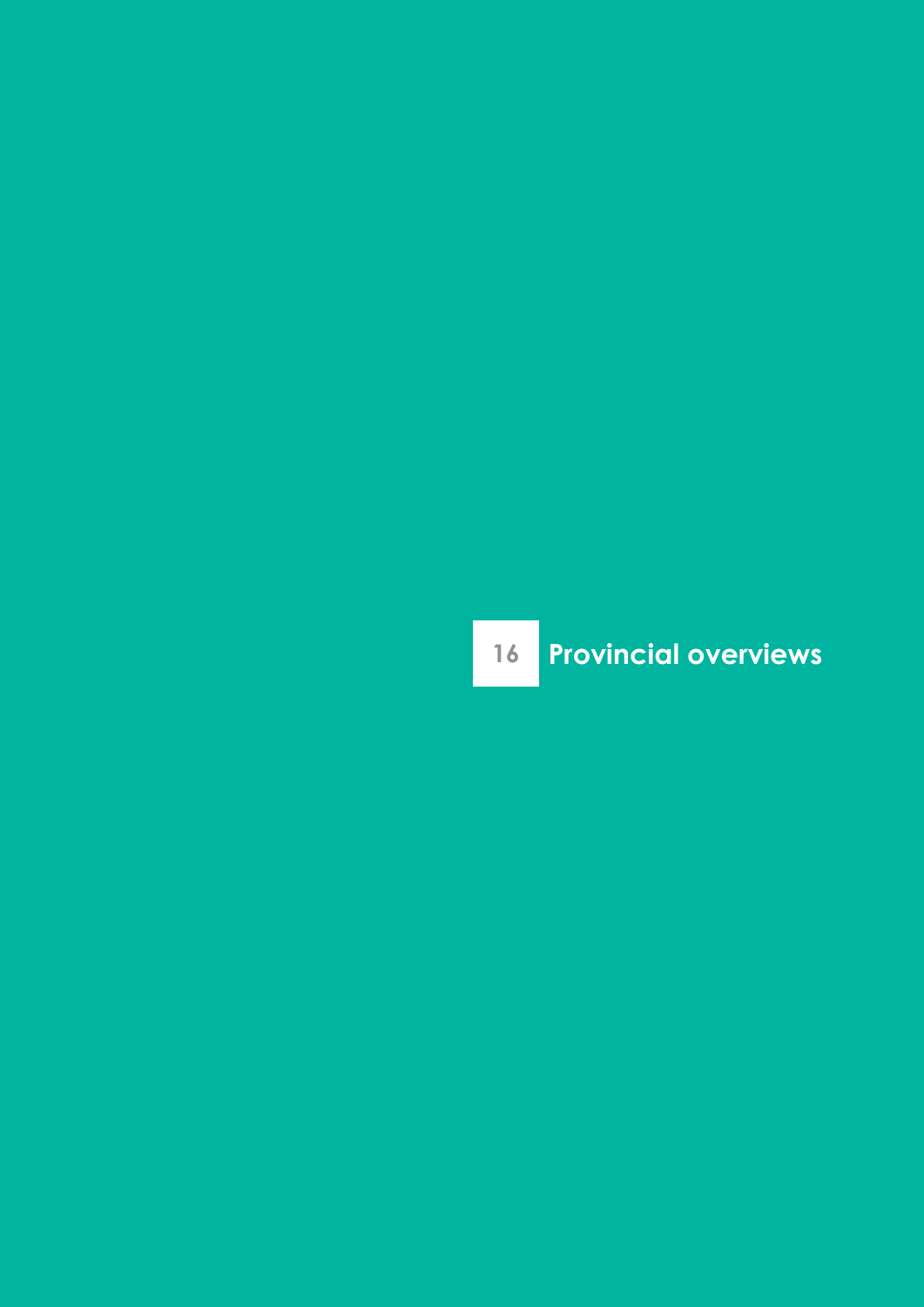**The Western Cape and Gauteng continued to produce the best results** – with 85% and 52% clean audits, respectively. The improvement made year-on-year was mostly sustainable. Common in both provinces was the role of the leadership in instilling a culture of accountability and expecting nothing less than sound administration. Members of the executive councils and provincial treasuries have a common goal of clean administration and, under the leadership of the premiers, are working systematically towards that goal in spite of facing similar challenges as the other provinces.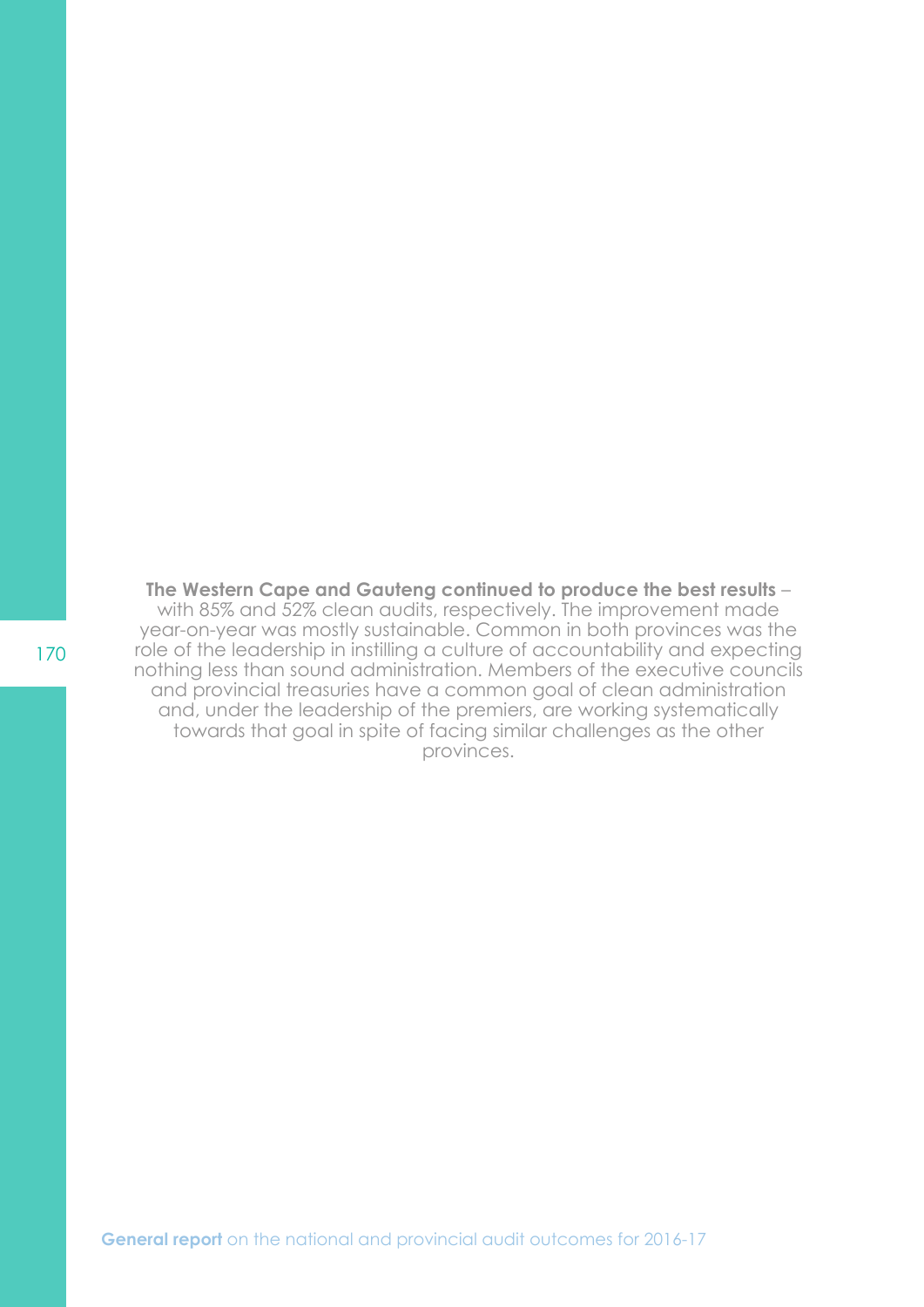### *16.1 Western Cape*



#### **Four-year audit outcomes**

The Western Cape provincial government consists of 24 auditees, including 14 departments and 10 entities. As part of our audit methodology, we classified four entities as small auditees based on their importance and the size and nature of their business. The audit outcomes of these entities are not included in this overview, but are published in the annexures available on our website. If these small auditees had been included in the overall audit outcomes, it would have reflected an improved picture for 2016-17, with 21 auditees (88%) receiving clean audit outcomes, two auditees (8%) obtaining financially unqualified opinions with findings, and one auditee whose audit was outstanding (4%).

The overall provincial audit outcomes of the Western Cape remained unchanged compared to the previous year, with a slight improvement in audit outcomes over the past four years as a result of the leadership in the province continuously leading by example. The leadership insisted on a culture of accountability and sound management practices, while the political leadership continued to focus on clean administration. Two departments were financially unqualified with findings, namely Human Settlements that regressed from financially unqualified with no findings and Health that remained unchanged. Both departments had material findings on the reliability of their performance reports. The other 10 provincial departments, the provincial parliament and four entities were able to sustain their financially unqualified audit outcomes with no findings from 2015-16. The Western Cape Housing Development Fund and the Western Cape Nature Conservation Board improved from unqualified opinions with findings in the previous year to unqualified opinions with no findings this year. The audit outcome of Agriculture is outstanding pending the finalisation of a technical matter related to an interpretation of whether the agreements in place with Casidra and one other private entity should be accounted as transfer payments or goods and services.

It is encouraging that we did not report material compliance findings at any auditee. This is an improvement from the previous year when one auditee had a material compliance finding relating to corrections in the financial statements.

Irregular expenditure increased slightly from R18 million in the previous year to R23 million in the year under review. The increase was mainly due to procurement without competitive bidding or quotation processes as well as non-compliance with legislation on contract management and other procurement process requirements. Although we reported no material non-compliance with legislation during 2016-17, mainly due to most managers taking accountability through regularly monitoring and reviewing compliance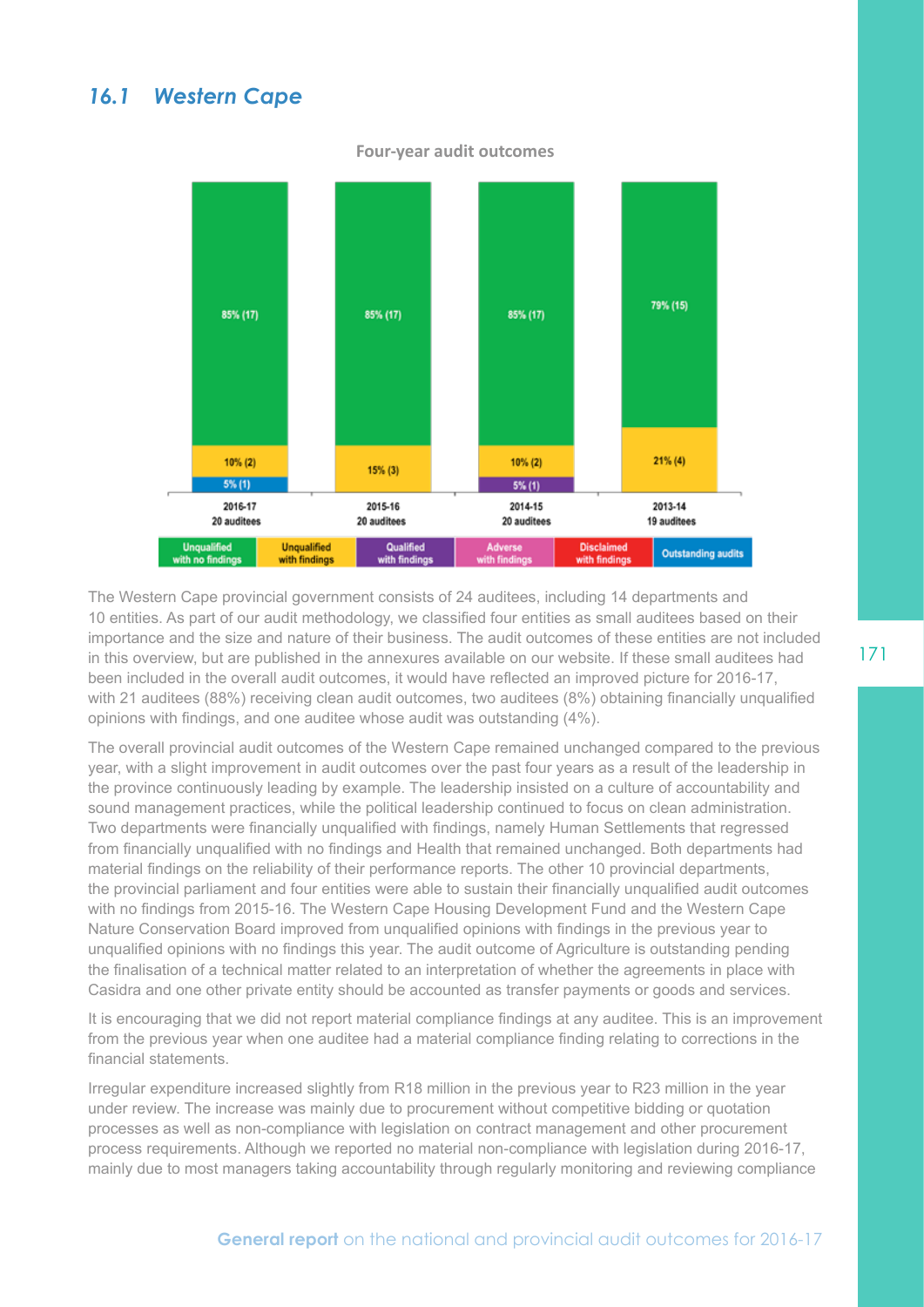with legislation, we are still concerned about the immaterial findings on SCM. If these are not addressed, they have the potential to lead to a regression in the audit outcomes. Four auditees had immaterial compliance findings related to local content requirements not having been followed – this was the area within SCM that had findings at the highest number of auditees.

Overall, five auditees submitted performance reports that contained material errors, as was the case in the previous year. The main reasons for material misstatements were the inadequate review of performance information and inadequate processes to prepare accurate and complete information for reporting purposes. The quality of performance reports remains a concern for the sustainability of clean audit outcomes, as Human Settlements and Health were unable to correct their performance reports, resulting in these departments obtaining unqualified opinions with findings.

The analysis of financial viability shows an overall improvement in the status of financial health of departments. Of concern, however, are three departments with more than two unfavourable indicators. The indicators for these departments included an accrual-adjusted net current liability position at year-end (which meant that current liabilities exceeded current assets), an accrual-adjusted deficit at one department (where expenditure exceeded total revenue), and a debt-collection period after impairment exceeding 90 days at two departments. It is important that departments appropriately manage the amount of accruals and payables to limit the impact on their working capital.

The leadership insisted on a culture of accountability and sound management practices, while the political leadership continued to focus on clean administration in the province.

We audited the key programmes included in the ENE and selected key projects that support these programmes – we tested 16 projects at six departments. Our procedures included determining whether grant money had been spent for the intended purpose, whether procurement processes had been followed, whether programmes funded by grants had been evaluated, and whether planned targets or milestones had been achieved. Generally, departments applied good planning and project management principles, monitored spending against the budget, and followed the required procurement processes.

There was a slight improvement in the number of vacancies in key positions. All chief financial officer and senior management (for monitoring and evaluation) positions were filled at the end of 2016-17; while one position that became vacant during 2015-16 in each of these categories was subsequently filled. Stability in these key positions is important to sustain and improve audit outcomes and the control environments of financial and performance management and compliance with legislation.

The drivers of key controls indicated that the leadership-related controls were sustained for the past three years, mainly due to the stability and accountability in leadership roles and established policies, procedures and processes. Financial and performance management key controls were not sustainably effective at four auditees, considering the adjustments to performance reports and other immaterial findings reported. With regard to governance, audit committees and internal audit units were in place at all auditees and were robust and proactive regarding the implementation and monitoring of action plans to address internal control deficiencies. This contributed to the sustained audit outcomes.

We assessed IT controls in the areas of IT governance, security management, user access management and IT service continuity management. We also considered the work of internal audit units in terms of the nature, scope and timing of the work performed. The internal audit units' work on the IT service continuity focus area was used and findings per department were reported as part of the external audit. The work and findings of the IT application security review performed by the internal audit unit at one of the entities were also used.

Although auditees made progress in addressing prior year IT audit findings, departments experienced challenges with the implementation of controls in the areas of IT service continuity and user access management. Nine departments regressed in the area of IT service continuity due to the inadequate testing of disaster recovery plans. The user access management focus area showed a net regression of one department as a result of the inadequate implementation of controls for reviewing system administrator activities and failed login attempts. An analysis of the overall IT audit outcomes for departments indicates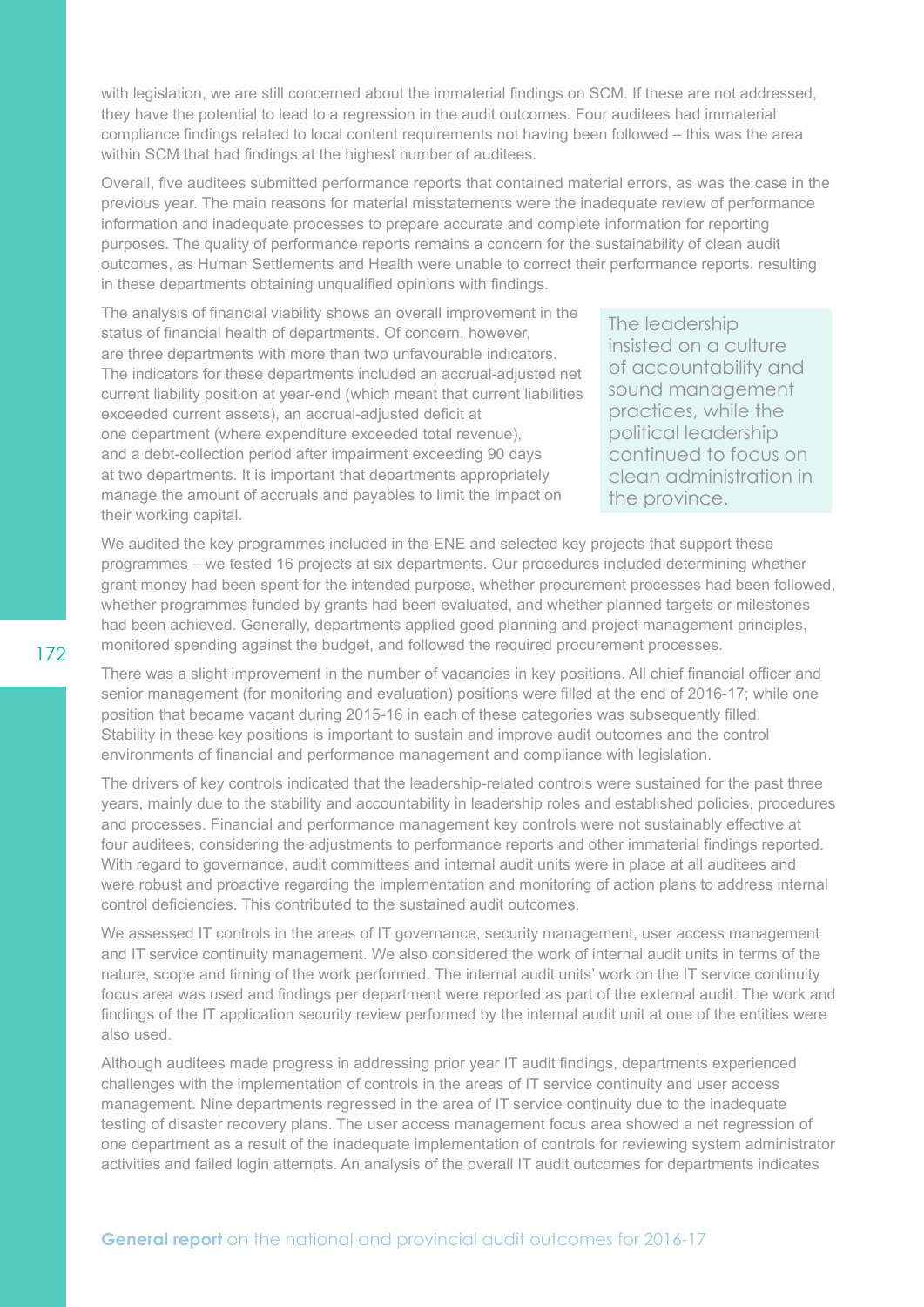a regression from the previous year due to the regressions in these focus areas. Entities made significant progress in addressing prior year findings through the implementation of corrective measures. This was evidenced by four of the entities having no significant findings. There was also a reduction in the number of findings at the other entity.

The slow management response to risks identified and to improve internal controls supporting the reliability of reporting on all indicators was the root cause of the only material findings that remained in the province. We reported immaterial findings in 2015-16 at Health and Human Settlements on some of the same indicators, which escalated to the audit report in 2016-17.

Our assessment of assurance providers confirmed that the required level of assurance provided by most of the key role players contributed to the overall audit outcomes in the province. Senior management should, however, strengthen and speed up the implementation of controls in performance reporting. The executive leadership continued with commitments made in the previous year relating to their monitoring and implementation of the corporate governance and review outlook process.

The provincial treasury also continued its support and guidance through budgetary control, monitoring monthly reports, and enforcing financial management practices. It is pleasing to note that these initiatives contributed to the province not incurring unauthorised expenditure for the fifth consecutive year.

Accounting officers, accounting authorities and senior management are committed to achieving and maintaining clean administration as well as providing consistent oversight to ensure that the required action is taken where weaknesses in controls are reported. Furthermore, consequence management is applied through investigations, as required by legislation, and appropriate action is taken to hold officials accountable, where applicable. The assurance provided by audit committees through their oversight continued to contribute to the drive towards clean administration.

In order to sustain and improve the audit outcomes in the province, the following actions should be taken:

- The administrative and political leadership should continue to take accountability for their commitments and act timeously when implementing effective and sustainable internal controls that support credible financial and performance reports and compliance with key legislation.
- Accounting officers and accounting authorities should hold senior management accountable for processes implemented in relation to performance reports being supported by sufficient and credible evidence for all programmes reported on.
- Accounting officers and accounting authorities should continue with all good practices that are already in place and improve the review of controls in place to facilitate improved compliance with procurement legislation, such as the use of compliance checklists by auditees to avoid a regression in this area.
- Oversight committees should continue to collaborate with each other and improve key oversight activities, including the timely tabling and regular follow-up of key resolutions.
- Accounting officers and accounting authorities as well as senior management should implement basic internal controls and accounting disciplines effectively by preparing regular and accurate financial statements and performance reports, to enable governance structures to sufficiently review them. They should further implement processes to ensure an adequate and timely response to any new accounting, performance reporting and compliance developments to facilitate accurate reporting.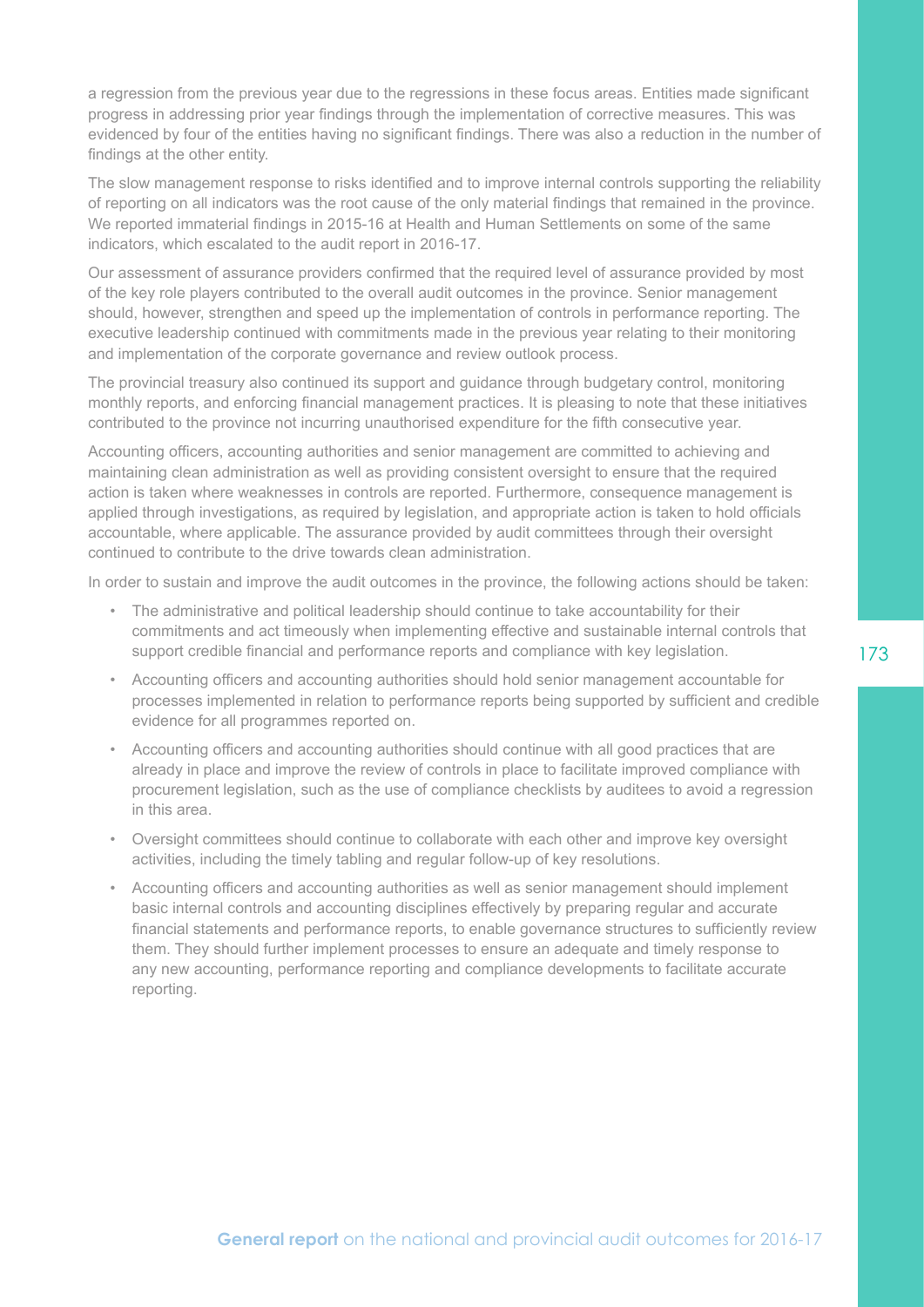# *16.2 Gauteng*

#### 44% (10) 44% (10) 48% (11) 52% (12) 44% (10) 48% (11) 52% (12) 48% (11)  $8% (2)$  $4% (1)$ 4% (1) 2016-17 2015-16 2013-14 2014-15 23 auditees 23 auditees 23 auditees 23 auditees **Unqualified Unqualified** Qualified **Disclaimed** Adverse **Outstanding audits** .<br>In findin with findings

#### **Four-year audit outcomes**

The Gauteng provincial government consists of 34 auditees, including 15 departments and 19 entities. As part of our audit methodology, we classified 11 entities as small auditees based on their importance and the size and nature of their business. The audit outcomes of these entities are not included in this overview, but are published in the annexures available on our website. If these small auditees had been included in the overall audit outcomes, it would have reflected a much improved picture for 2016-17, with 22 auditees (65%) receiving clean audit outcomes and 12 auditees (35%) obtaining unqualified opinions with findings.

The Gauteng provincial government improved its audit outcomes over the past four years. It is encouraging to see eight auditees (35%) sustaining their clean audit outcomes, by institutionalising internal controls over financial management, performance reporting and compliance with legislation. It is commendable that no auditee regressed in the current year, with one auditee, namely Gauteng Enterprise Propeller, joining those with a clean audit outcome in 2016-17.

The premier, speaker and members of the executive council continued to lead by example and thereby strengthened accountability. The premier, with the support of the members of the executive council, insisted on a culture of accountability and sound financial management practices and demonstrated timely and effective consequence management where non-performance was identified, as we have seen senior officials found guilty of financial misconduct being dismissed, including accounting officers. The political leadership continued to focus on the premier's vision of a clean administration (termed 'going green') by working effectively with the administrative leadership and holding them accountable for the implementation of sound internal controls and financial management practices. Coordinating departments and external oversight structures sustained their oversight responsibilities to further improve governance within the province.

Health and g-Fleet Management, with the continued assistance of consultants, managed to sustain their unqualified audit opinions; however, the sustainability of the current audit outcomes remains at risk as they still have not addressed the recommendation to implement a clear business continuity plan for the transfer of knowledge from the consultants and to institutionalise internal controls. The accounting officer at Health was slow to respond to the urgent need to upgrade the health recording system to provide accurate and reliable information for financial reporting. Although all auditees submitted their financial statements for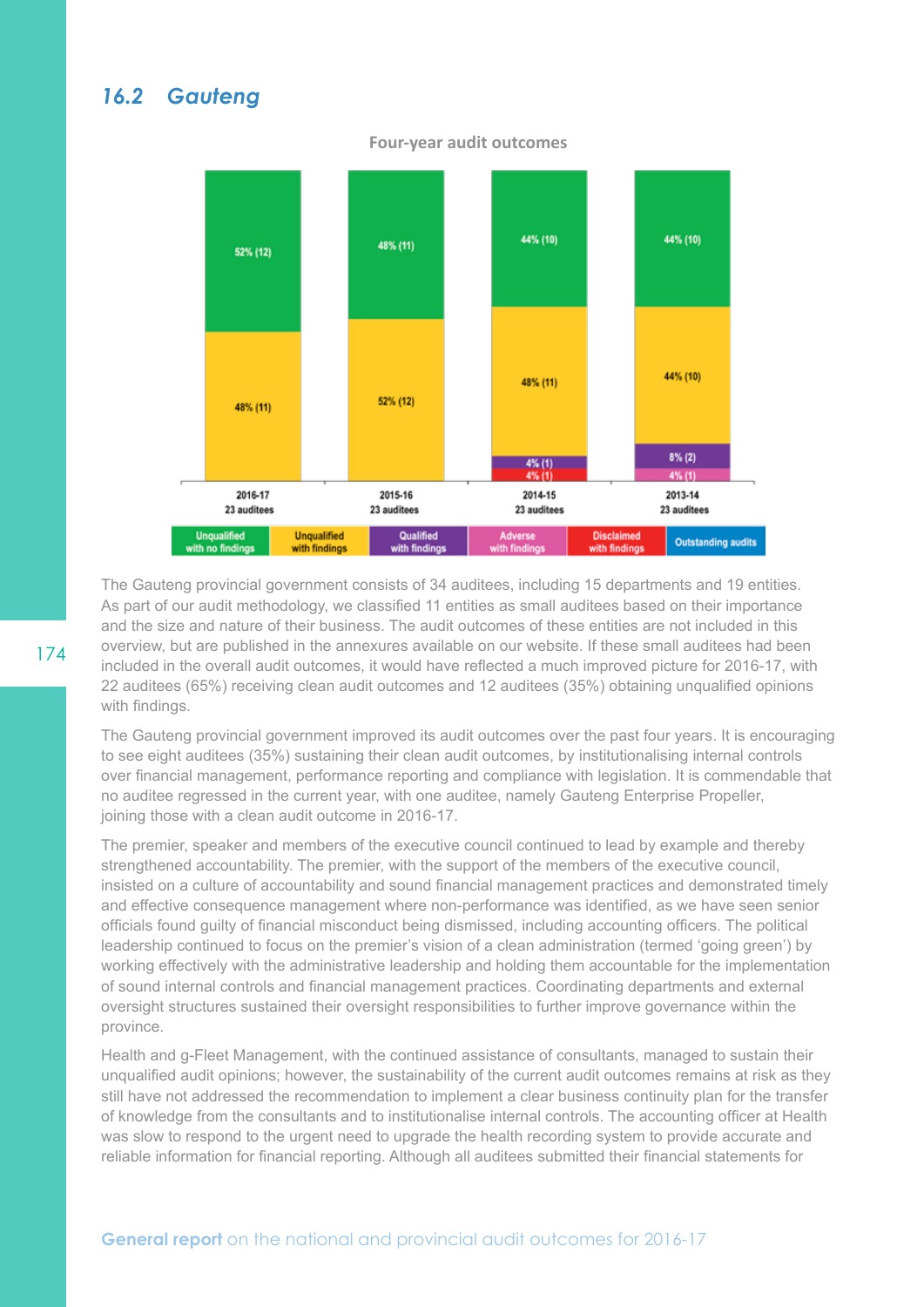auditing on time, material misstatements were identified at eight auditees (35%), which were corrected during the audit. This was because chief financial officers failed to implement basic financial disciplines and regular financial reporting controls during the year, which is not a sustainable practice.

Despite a slight improvement in the number of auditees that complied with key legislation, all 11 auditees (48%) that failed to achieve clean audit outcomes, as in the previous year, had material findings on compliance with key legislation. This remains the major factor preventing the province from improving its audit outcomes. The administrative leadership and senior management's response to commitments to address compliance findings, specifically those relating to expenditure management and SCM, was slower than expected.

As a result, the irregular expenditure remained high at R5,9 billion (2015-16: R6,5 billion). Most of the irregular expenditure incurred related to payments made against non-compliant contracts awarded in previous financial years at Roads and Transport (bus subsidy legacy contracts to the value of R2,3 billion), and without following the proper procurement and contract management process at Health and Human Settlements. Notwithstanding the high value of irregular expenditure, we determined that goods and services were received for most of the irregular expenditure relating to non-compliance with SCM requirements. Accounting officers should ensure that rigorous investigations are conducted and that steps are taken to recover losses, if identified. The premier and the member of the executive council responsible for finance honoured their commitment to fast-track the implementation of the open tender process. The shortcomings identified during the early implementation stages of this process must be addressed to ensure the intended positive impact thereof across all departments in the province and to reduce irregular expenditure.

The quality of performance information regressed and remains a concern. Although only five auditees (23%) had material findings on their performance information, another eight auditees (36%) relied on the audit process to correct the reliability of the information in the final performance report. With the provincial focus on service delivery through the transformation, modernisation and re-industrialisation plan, it is critical that actual performance is reported accurately. Accounting officers and accounting authorities should hold heads of monitoring and evaluation units accountable for ensuring that sound processes are in place to confirm that performance information is supported by sufficient and credible evidence. In addition, the provincial IT strategy must provide solutions where information systems are not stable and secure to produce accurate and verifiable information.

IT remains critical in ensuring the confidentiality, integrity and availability of information to enable accurate reporting, service delivery and national security as well as to promote effective oversight. The provincial IT environment showed little progress since the previous year due to the slow response from accounting officers to improve the stability of chief information officer positions and hold senior management accountable for implementing action plans. Despite the stagnation, best practices were observed at some auditees, including the accounting officers prioritising and taking ownership of IT matters through effective monitoring mechanisms. Accounting officers and accounting authorities must ensure that the IT units are fully staffed with skilled resources and that IT governance processes are adequately monitored to improve the areas of user access management, security management and IT service continuity controls.

The status of financial health remained unchanged, with no auditees experiencing significant going concern challenges. Education, Health and Human Settlements, which constitute about 79% of the provincial budget, would have incurred unauthorised expenditure had all their accrued expenses been paid by year-end, which placed additional pressure on the service delivery objectives of the following financial year. The provincial leadership should safeguard against the increased risk of lawsuits and claims at Health, which would place further strain on the department's financial resources.

The province used 99% of the R18,8 billion in conditional grants made available to departments in 2016-17 to deliver services to the citizens and in most cases accounted correctly for these in the financial statements. However, at Human Settlements, the human settlements development grant was not spent in accordance with the applicable grant framework, which resulted in irregular expenditure, and key project milestones were not achieved. The accounting officer must hold senior management accountable to improve planning and the spending of government funds.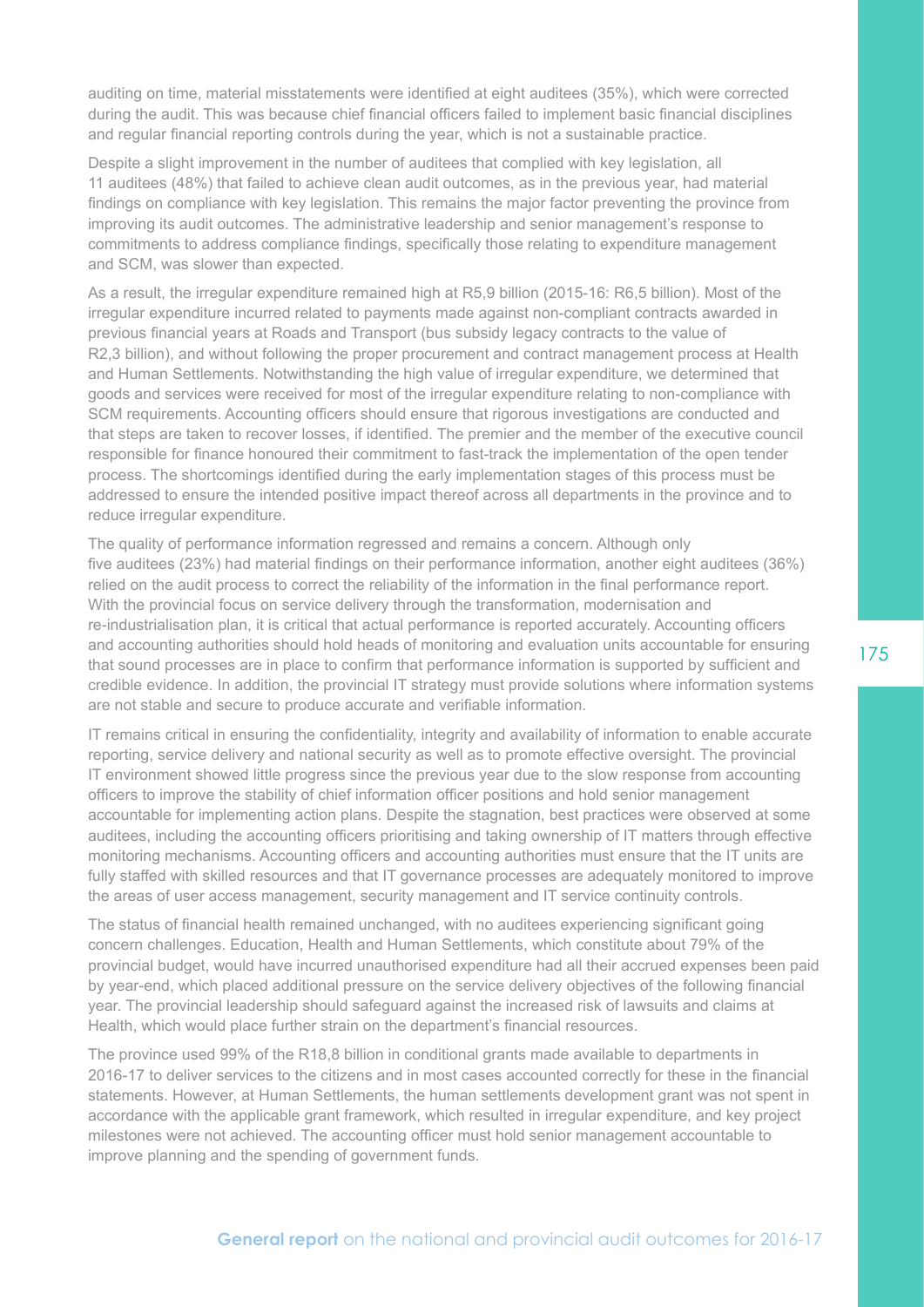The Gauteng provincial government has improved its audit outcomes over the past four years. In order to sustain and further improve the audit outcomes, the premier, speaker and members of the executive council must continue to lead the way and positively influence a culture of accountability, improving financial governance and reducing irregular expenditure.

The premier committed to continue oversight and acceleration of provincial initiatives for the achievement of clean administration across the province, aiming for 75% of all auditees attaining clean audit outcomes in 2017-18. The accounting officers and senior management should perform their duties with the required discipline and respond proactively by improving internal controls and paying greater attention to filling vacancies in key positions. Audit committees and internal audit units need to improve their oversight to ensure

that controls over financial management, compliance with legislation and performance reporting improve and are embedded. Portfolio committees need to intensify their focus on holding auditees accountable for accurate and complete performance information, while the public accounts committee's accountability mechanism should be improved and formalised. We will continuously track the commitments made and actions taken by the political and administrative leadership to determine whether they yield the desired impact of improving financial governance, reducing irregular expenditure and further improving the overall audit outcomes of the province.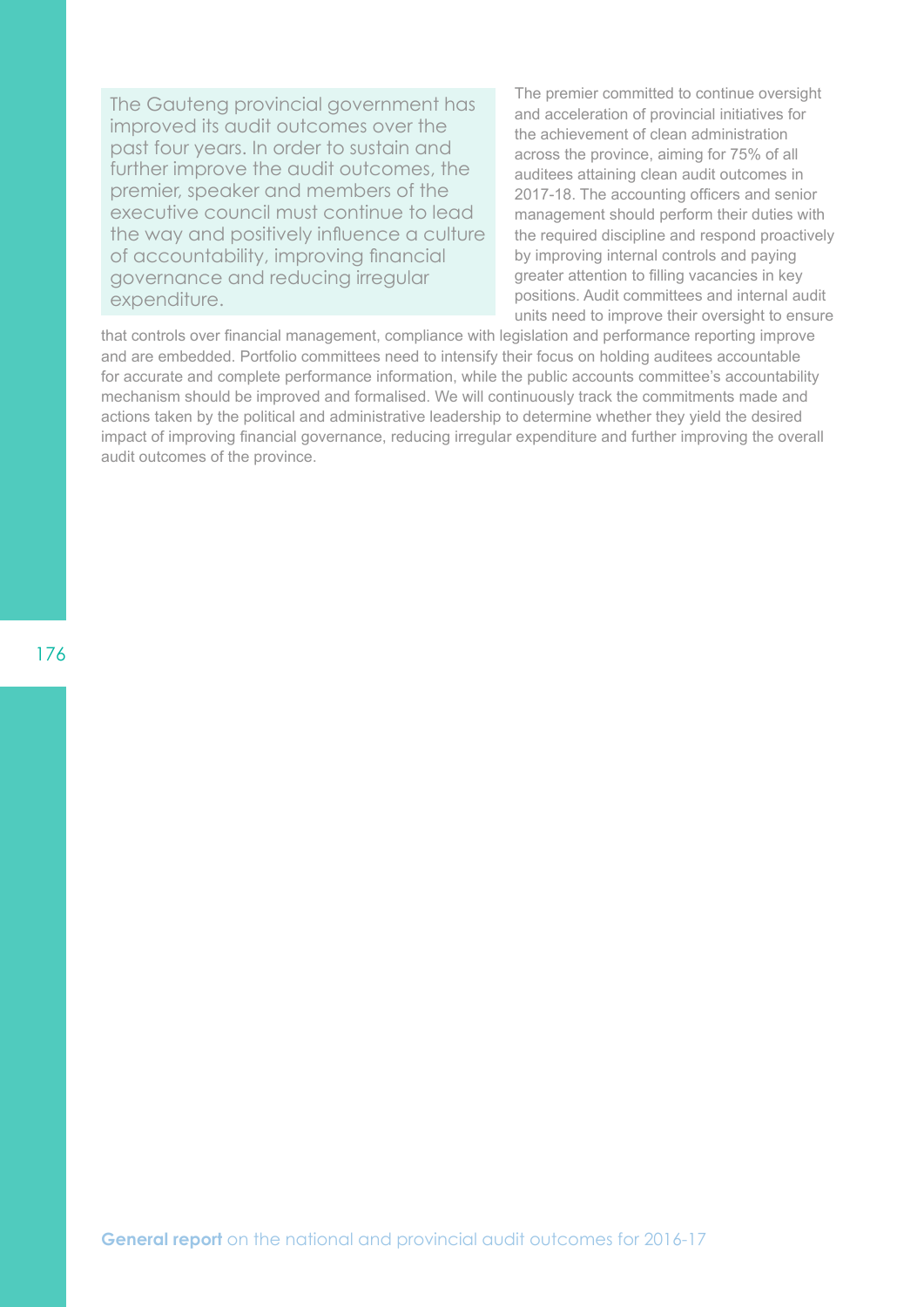The audit outcomes of the **Eastern Cape and Limpopo improved** over the past four years. In the Eastern Cape, the provincial treasury played a significant role in these improvements through not only responding to our recommendations but also actively seeking our advice. The province is, however, plagued with poor SCM practices and project and service delivery failures for which there is little accountability and consequences. In Limpopo, the improvements can be attributed to the political leadership taking accountability and discharging oversight responsibility through robust discussions and interrogation of reports submitted by the administrative leadership. However, poor asset management systems and record keeping contributed to a qualification on capital movable assets at six departments.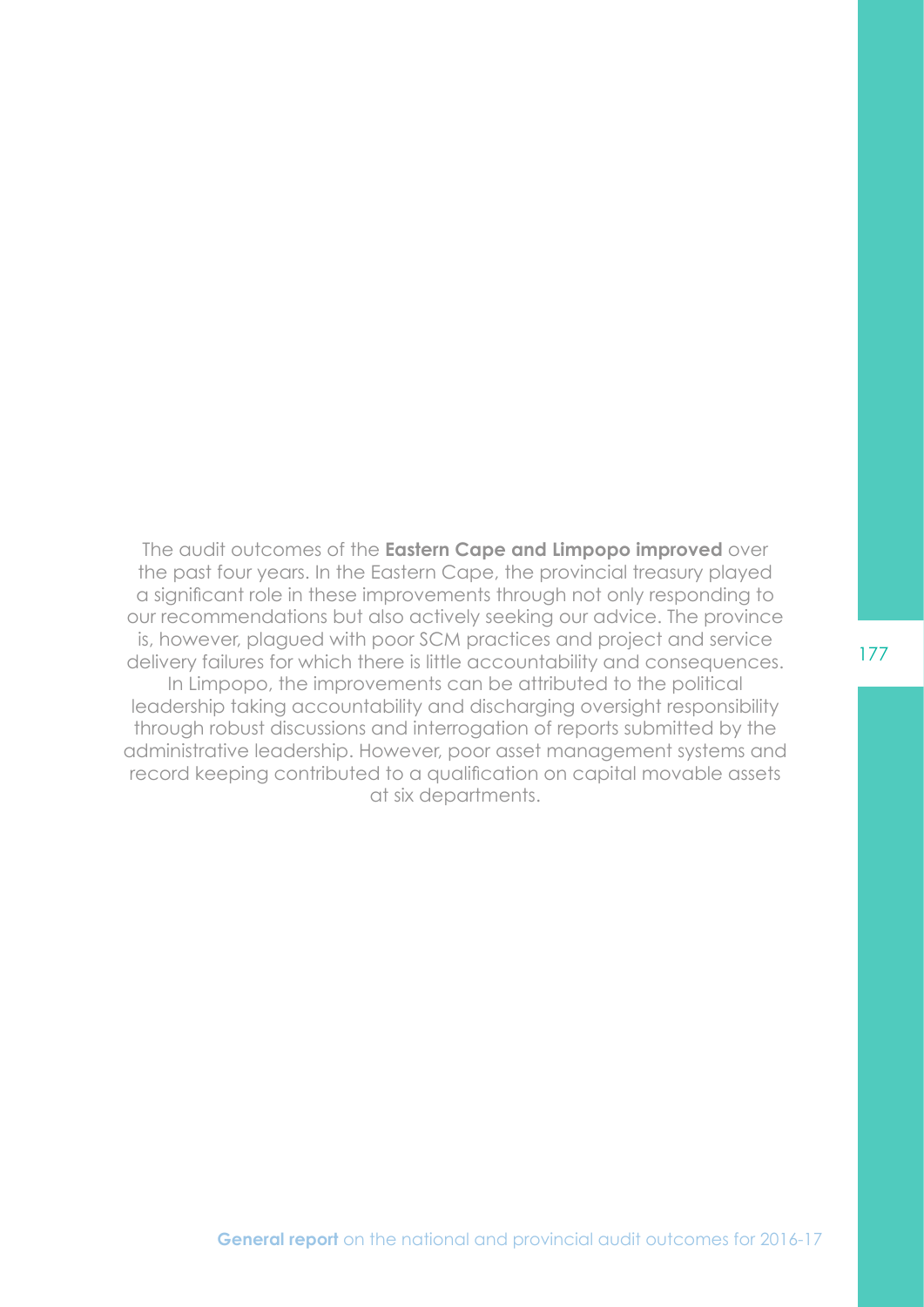### *16.3 Eastern Cape*



**Four-year audit outcomes**

The Eastern Cape provincial government consists of 25 auditees, including 14 departments and 11 entities. As part of our audit methodology, we classified four entities as small auditees based on their importance and the size and nature of their business. The audit outcomes of these entities are not included in this overview, but are published in the annexures available on our website. If these small auditees had been included in the overall audit outcomes, it would have reflected an improved picture for 2016-17, with 10 auditees (40%) receiving clean audit outcomes. The leadership of the Eastern Cape Liquor Board is congratulated on achieving this outcome during the year under review, while the leadership of the remaining three small auditees is congratulated on maintaining this outcome.

The provincial audit outcomes improved by 39% over the past four years. The most significant improvement occurred during 2015-16. We are encouraged by the improved accountability and good governance displayed by Rural Development and Agrarian Reform, which contributed to it improving to an unqualified audit opinion with no findings from an unqualified opinion with findings in the previous year. We further recognise the political and administrative leadership of the provincial treasury. Safety and Liaison, Eastern Cape Parks and Tourism Agency, Eastern Cape Rural Development Agency and East London Industrial Development Zone for maintaining their clean audits. The leadership of the provincial treasury is also recognised for the significant role it played in the province's improved and sustained outcomes by proactively engaging our office on transversal audit issues, technical issues and specific auditee matters.

The control environments of those departments and entities that did not achieve clean audits remained a concern. The slow response by accounting officers and senior managers to implement our recommendations relating to enforcing a culture of basic daily, weekly and monthly financial management disciplines and adhering to good controls contributed to these poor control environments. Controls in the IT environment remained concerning and improved only slightly from the previous year.

In response to the 2015-16 outcomes, the provincial leadership committed to filling critical vacant posts at Education, including the position of head of department; ensuring better communication and coordination between district offices and the head office, thereby enabling effective service delivery at schools; and maintaining appropriate records for credible financial and performance reporting. We commend the premier's office for assisting Education with the commitment relating to the filling of the head of department post and exercising its oversight role by intervening in the challenges faced by the department related to the delivery of school infrastructure.

#### **General report** on the national and provincial audit outcomes for 2016-17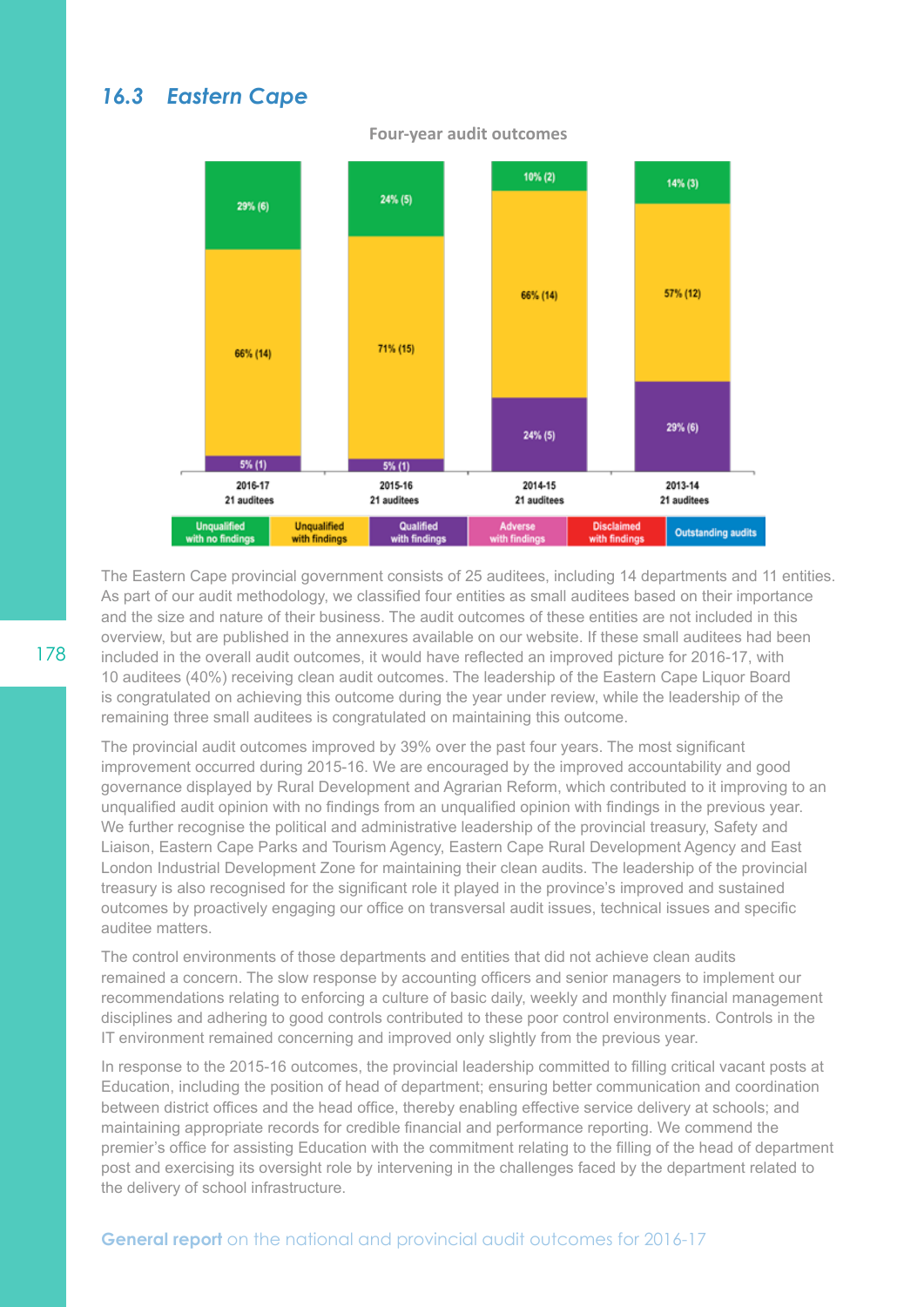Although some of these commitments were honoured, Education, which represents 44% of the provincial budget, retained its qualified opinion. This was despite the use of management and financial consultants that were paid R253 million during the year under review. The number of qualification areas increased to five from three in the previous year. Instability in leadership, including acting personnel at head of department (for eight months during the year before the permanent appointment), chief financial officer and senior management levels, resulted in a lack of accountability and good governance and a weak control environment at this department. In addition, an appreciation of the role of applying consequences for transgressions and poor performance was not evident in restoring the integrity of, and building public confidence in, the department's management practices.

The quality of the submitted financial statements improved over the last four years, with only 38% requiring material adjustments. Material amendments were required to the financial statements of Roads and Public Works despite it using consultants at a cost of R39 million to manage its finance function and prepare its financial statements.

The quality of the submitted performance reports stagnated over the last four years, with 62% requiring material adjustments. The usefulness of the reported performance regressed slightly from 19% (four) of the auditees with findings during the previous year to 29% (six) with findings during the year under review. The reliability of the reported performance remained at similar levels than in the previous year (33% or seven auditees with findings). The departments with findings in this area did not ensure that there were adequate systems and processes to collect, collate and record information on actual performance.

In our previous general reports, we expressed concern over the culture of procuring goods and services without complying with legislation and the lack of consequences for the legislative transgressions, which resulted in cumulative irregular expenditure of R4,9 billion at the end of the previous year. The provincial leadership responded by committing to investigate the irregular expenditure disclosed, holding those responsible accountable, applying a zero-tolerance approach to breaches of procurement processes, and preventing irregular expenditure going forward. Although it is encouraging

There has been a slight improvement in the Eastern Cape's audit outcomes. However, the province is still struggling to prevent irregular expenditure and enforce consequences for SCM transgressions.

that 82% of the auditees that contributed to this irregular expenditure demonstrated accountability by investigating the irregular expenditure disclosed by them, only R3,5 million was recovered from the responsible officials. Despite the above commitments, the province incurred irregular expenditure of R2,4 billion in the year under review alone, which was almost double the previous year's amount. Education contributed R1,9 billion to the amount disclosed, while Roads and Public Works contributed R303 million. The level of accountability at Education requires intervention, as the department's contribution to irregular expenditure included an adjustment of R1,1 billion to correct the previous period's under-disclosures. The amount of irregular expenditure incurred by the province could be substantially higher, as Education further disclosed that it was still investigating potential irregular expenditure of R1,1 billion and was also qualified on the completeness of the amount of irregular expenditure disclosed.

The accounting officers used their discretion to appoint targeted suppliers without ensuring that the requirements of the PFMA and SCM Regulations were correctly applied. One such example related to the awarding of a printing tender to the value of R125 million where the bid specifications were restricted through the inclusion of criteria relating to the turnover and the location of the supplier. These criteria effectively excluded all other printing companies that may have wanted to tender. This is contrary to the principles of a fair, equitable and transparent procurement and provisioning system, as required by section 38(a)(iii) of the PFMA. Another department constructed a juvenile detention centre for R49 million to house 60 children in Burgersdorp without first conducting a feasibility study. After construction, the department awarded a contract to the value of R128 million for the management of the facility over a period of five years. The accounting officer used his discretion to award the management contract despite his bid adjudication committee and the provincial bid adjudication committee not recommending the appointment because the process followed had not been fair, equitable or transparent, as required by section 38(a)(iii) of the PFMA.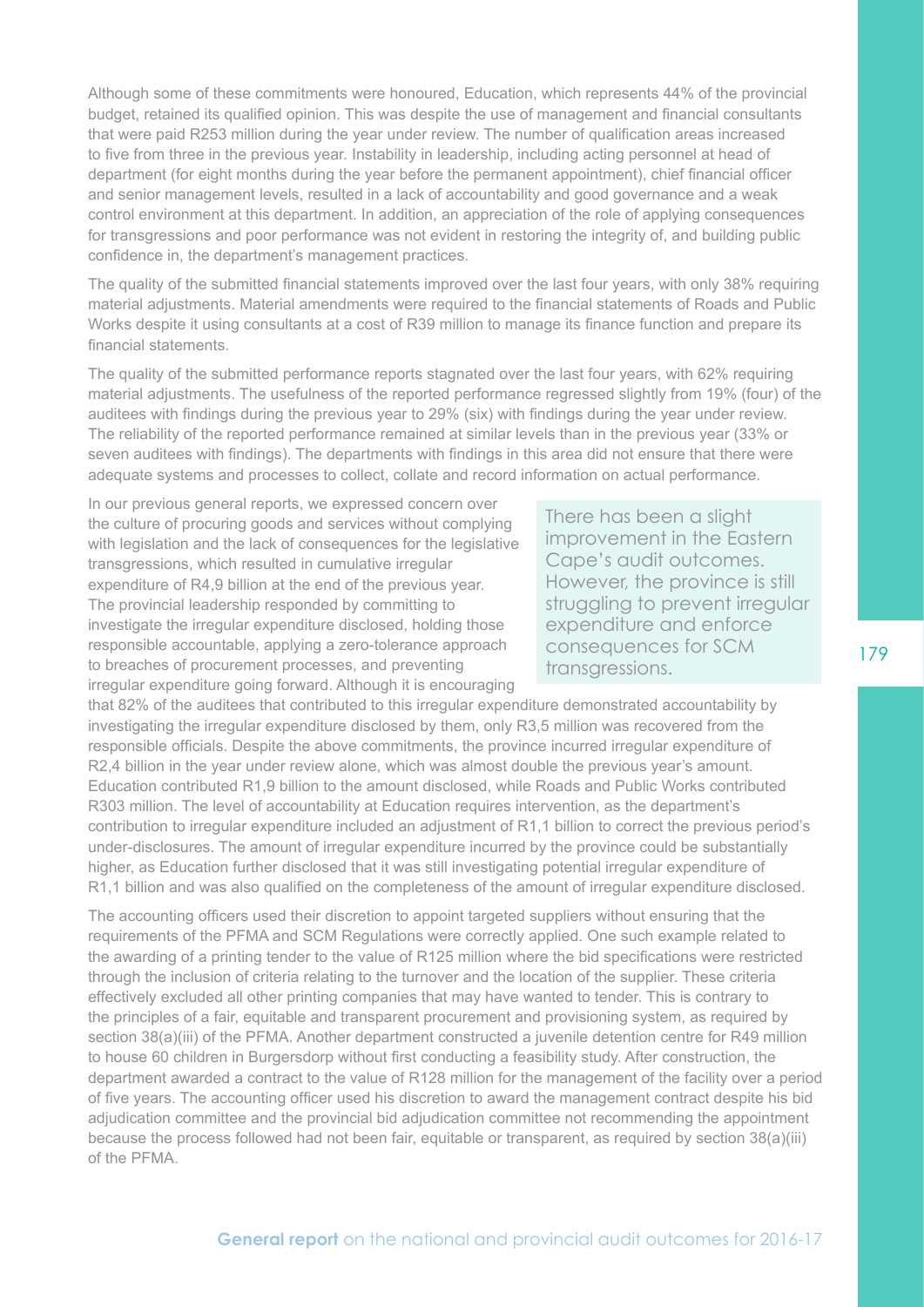We applaud the accounting officers for developing effective planning systems, which set defined targets that were aligned to the government priorities outlined in the MTSF. The only exception related to the procurement from local businesses and small, medium and micro-sized enterprises and the payment of these within 30 days, which are central to the provincial economic growth strategy and the priorities of the provincial leadership. We further applaud the accounting officers for ensuring that spending was aligned to overall government priorities. The spending patterns of departments and public entities were predictable, consistent and according to cash-flow management principles. The notable exception was Education, where 39% of the budget was spent in the last month of the financial year and 13% on the last day of March, posing a risk of fiscal dumping. In addition, Education spent 99% of its budget but only achieved 20% of its targets. This poses a risk to the achievement of the department's service delivery objectives, which include improving the lives of people through the provision of quality education.

Infrastructure delivery is a key priority contained in the MTSF. We identified weak control environments and a lack of proper systems and processes around project execution and commissioning and the use of infrastructure as the areas that require the most leadership attention in this regard. The main findings in these areas included inadequate supervision and monitoring of contractors, poor quality management, and projects not completed within budget or within the planned time resulting in delayed commissioning and use of projects. For example, additional costs of R19 million were incurred on a clinic, which had an original budget of R28 million, because the contractor had to be replaced and quality issues were not addressed timeously by the project managers. An example of delayed commissioning and use related to upgrades to an existing hospital, which was not used because the hospital in question did not have a facilities manager to manage the use of the new facilities.

In order for the province to grow the economy to the target of 5% per year as set out in the MTSF and to provide the social services as promised, its strategic departments and public entities have to be financially viable. Five departments (Education, Health, Roads and Public Works, Social Development, and Human Settlements) that together constitute 87% of the provincial budget, one strategic economic driver entity (Coega Development Corporation) and the Mayibuye Transport Corporation may require additional funding to maintain their existing levels of services. Human Settlements disclosed commitments to build houses, payables and accruals to the value of R13,1 billion, while Health disclosed R16,9 billion in contingent liabilities relating to medical claims, which were not budgeted for, and commitments and accruals of R2,6 billion. We are particularly concerned about the impact of these amounts on future budgets and on the finances of the province as a whole. A shortage of skilled medical practitioners, poor access to emergency medical services, poor record keeping relating to patient files, faulty equipment and a shortage of necessary equipment were identified as contributing factors to the increased medical claims against Health.

To further improve the audit outcomes in 2017-18, the provincial leadership committed to providing support to Education by assisting the department to address its qualification areas, monitoring its spending and dealing with medical legal claims as well as pushing at least 50% of the departments to achieve unqualified opinions with no findings. The provincial leadership also re-committed to reducing irregular expenditure caused by SCM non-compliance and monitoring the implementation of consequence management.

All assurance providers should improve their monitoring and oversight to ensure that internal controls are effective and further improvements in audit outcomes are achieved. In particular, the provincial leadership should set a leadership tone that promotes accountability, ethical behaviour and transparency. The lack of accountability and the failure to adhere to financial management disciplines at Education should be dealt with swiftly to salvage this department.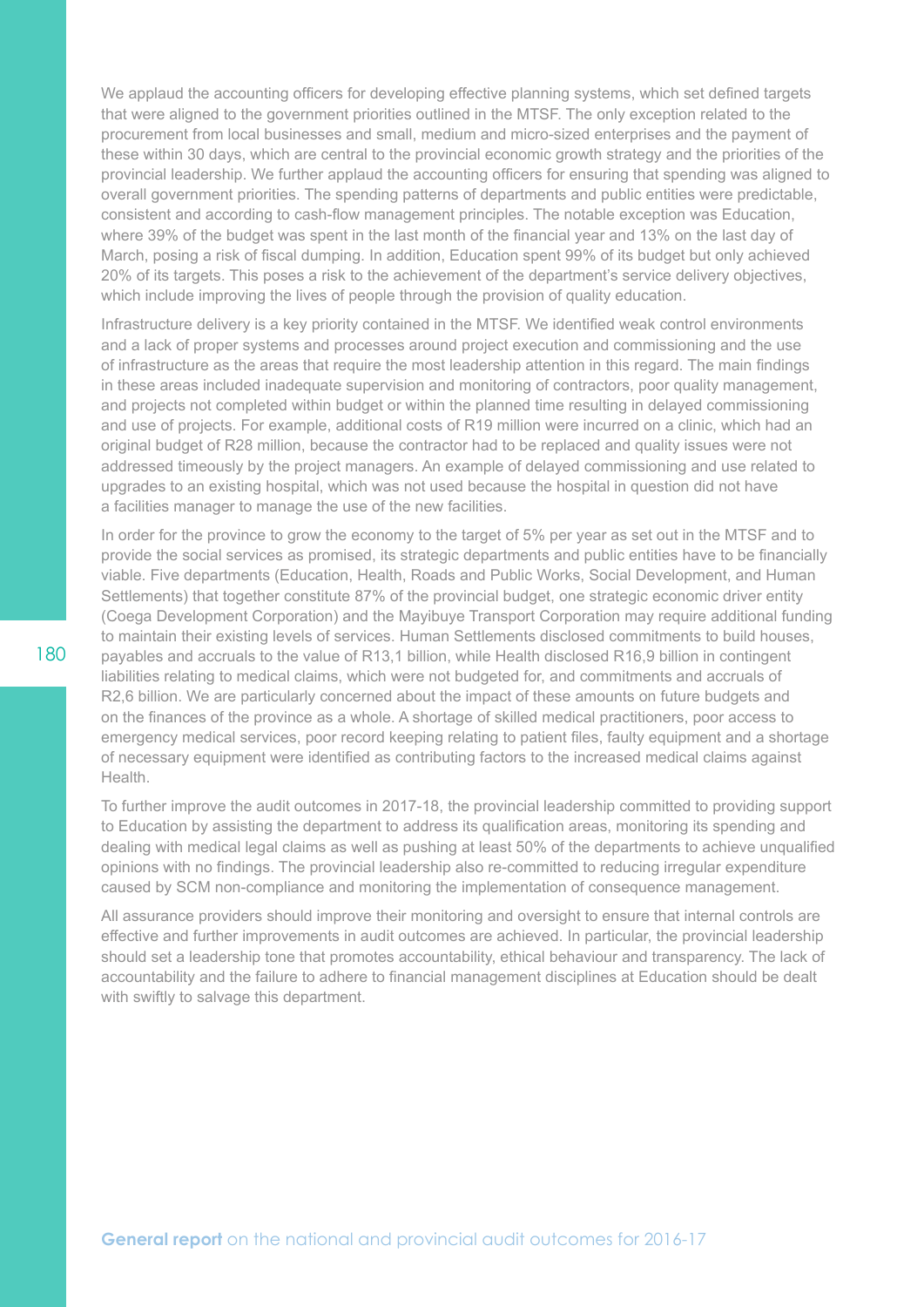### *16.4 Limpopo*



#### **Four-year audit outcomes**

The Limpopo provincial government consists of 23 auditees, including 13 departments and 10 entities. As part of our audit methodology, we classified two entities as small auditees based on their importance and the size and nature of their business. The audit outcomes of these entities are not included in this overview, but are published in the annexures available on our website. If these small auditees had been included in the overall audit outcomes, it would have reflected a much improved picture for 2016-17, with three auditees (13%) receiving clean audit outcomes and 12 (52%) obtaining unqualified opinions with findings.

The province had improved its audit outcomes from the previous year, with two clean audit opinions achieved by the provincial treasury and the Limpopo Gambling Board, three public entities improving to unqualified audit opinions with findings from prior year qualifications, namely Roads Agency Limpopo, Gateway Airports Authority Limited and Limpopo Tourism Agency, and Education improving to a qualified audit opinion from being disclaimed for five consecutive years. The audit outcomes of two departments and one public entity regressed to a qualified opinion, namely those of Agriculture and Rural Development; Cooperative Governance, Human Settlement and Traditional Affairs; and the Limpopo Economic Development Agency. The regression at the latter is of concern, as the entity plays a significant role in driving the special economic zone and rolling out the infrastructure broadband telecommunication programme in Limpopo, which is expected to create jobs and boost economic activity.

Improvements can be attributed to the political leadership taking accountability and discharging oversight responsibility through robust discussions and interrogation of reports submitted by the administrative leadership. The premier honoured his commitment from the prior year to improve audit outcomes and to hold the executive leadership accountable for the outcomes. The executive leadership updated the premier on the status of the expected audit outcomes during a special meeting in mid-June. The provincial treasury also played a key role in the improved outcomes by intensifying its engagements at chief financial officers' forums, and further accepted our proposal to have bilateral meetings to discuss the audit process, related technical and legal matters and any other concerns from both parties. These engagements were very positive and ensured that each party carried its own accountability baton.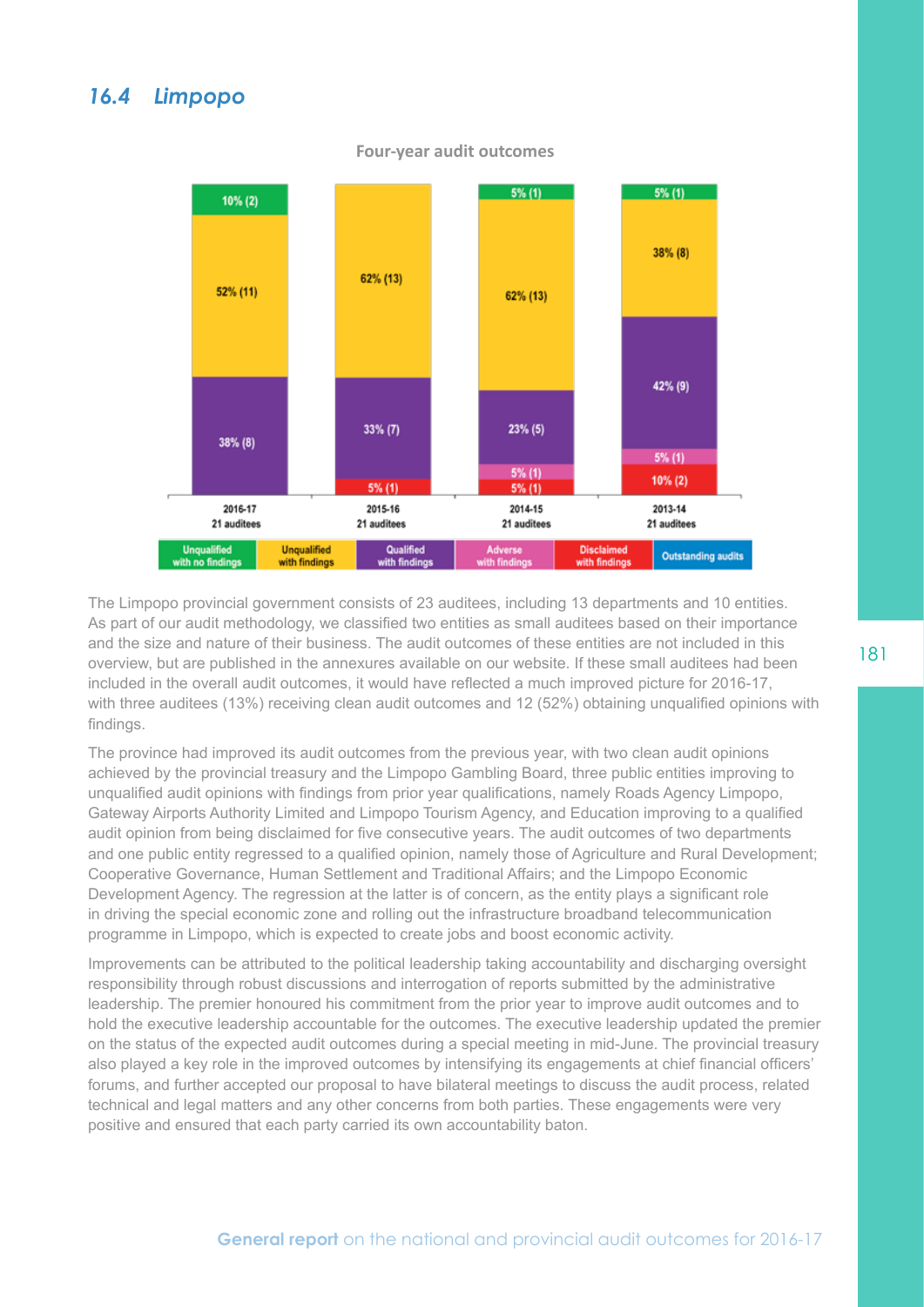During 2011-12, the province was placed under section 100(1)(b) administration in terms of the country's constitution. Following the withdrawal of the administration team in 2015, the provincial treasury placed Education under administration in terms of section  $18(2)(q)$  of the PFMA for a period of two years. This initiative finally yielded positive results, as the department improved its audit outcome after five consecutive years of obtaining disclaimed opinions. The department appointed the official from the provincial treasury responsible for heading the section 18(2)(g) administration team as the head of department in 2016-17. Her appointment resulted in the right tone being set at the top; and through collaborative efforts with staff, the department was able to improve. This proves the premier's assertion that the appointment of the right people in the right positions will result in improved audit outcomes.

The province implemented the asset management system (BAUD) at all departments in 2016-17, as recommended by the section 100(1)(b) administration team in 2012-13, with the exception of Health. However, poor migration processes and project management during the implementation of the system contributed to a qualification on capital movable assets at six departments. The use of Excel at Health contributed to the stagnant position on asset management. The in-year monitoring and review of asset registers need to be strengthened at these departments.

The overall outcome of the audit of performance reports regressed when compared to the previous year, with 11 auditees having findings in this regard. Four auditees regressed, namely Agriculture and Rural Development; Cooperative Governance, Human Settlement and Traditional Affairs; Corridor Mining Resources; and the Roads Agency Limpopo, at which we raised material findings on the performance reports submitted for auditing. The lack of standardised operating procedures and poor record-keeping practices contributed to findings on reliability, as the auditees were unable to produce supporting evidence to substantiate the reported performance. We reported material findings on the reliability of the reported performance at Health; Education; Public Works, Roads and Infrastructure; and Agriculture and Rural Development on indicators related to conditional grants. We reported SCM compliance findings at Health (revitalisation grant), Education (infrastructure grant), Agriculture (llima/Letsema projects grant), and Cooperative Governance, Human Settlement and Traditional Affairs (human settlements development grant). These grants are aimed at addressing social challenges faced by the unemployed and poor communities. The inability of the departments to fairly report on the performance of funds granted to meet key service delivery targets limits the ability of both the provincial and national administration to fairly assess progress and to implement remedial action to address any shortcomings identified.

The political and administrative leadership needs to take decisive steps to enforce zero tolerance for deviations from SCM processes, and consequence management should be implemented to deter the disregard of regulations. An action plan to deal with the repeat instances of non-compliance with SCM Regulations must be developed to ensure that the process for procurement is fair, equitable, transparent, competitive and cost-effective and that value for money is realised for the goods and services procured. The irregular expenditure more than doubled from the previous year to R2,6 billion (2015-16: R1 billion). Two auditees incurred R2,087 billion (81%) of the irregular expenditure, namely the Roads Agency Limpopo (R1,195 billion) and Education (R892 million). The most common compliance findings related to an uncompetitive or unfair procurement process, including not inviting competitive bids, bids not being advertised for the required period, and bid documentation not stipulating the minimum threshold for local production and content. At the Roads Agency Limpopo, R1,060 billion of the R1,195 billion related to non-compliance with SCM Regulations in the previous year, with the entity identifying and quantifying the full extent of the non-compliance and adequately disclosing this amount in the year under review. In addition, two auditees (Agriculture and Education) were qualified on the completeness of the amounts disclosed as irregular expenditure and a further 13 auditees were still investigating the irregular expenditure disclosed to determine the extent of the expenditure incurred. As a result, the total irregular expenditure incurred by the province is understated by an unknown amount. Only R1,6 billion of the R6,5 billion accumulated irregular expenditure at the end of the 2015-16 financial year had been investigated and was condoned (R1,1 billion), identified as recoverable from the liable persons (R648 000) or written off as irrecoverable (R511 million) in the current reporting period.

Fruitless and wasteful expenditure increased to R139 million (2015-16: R44 million), R109 million (78%) of which related to an overpayment on the acquisition of land by Cooperative Governance, Human Settlement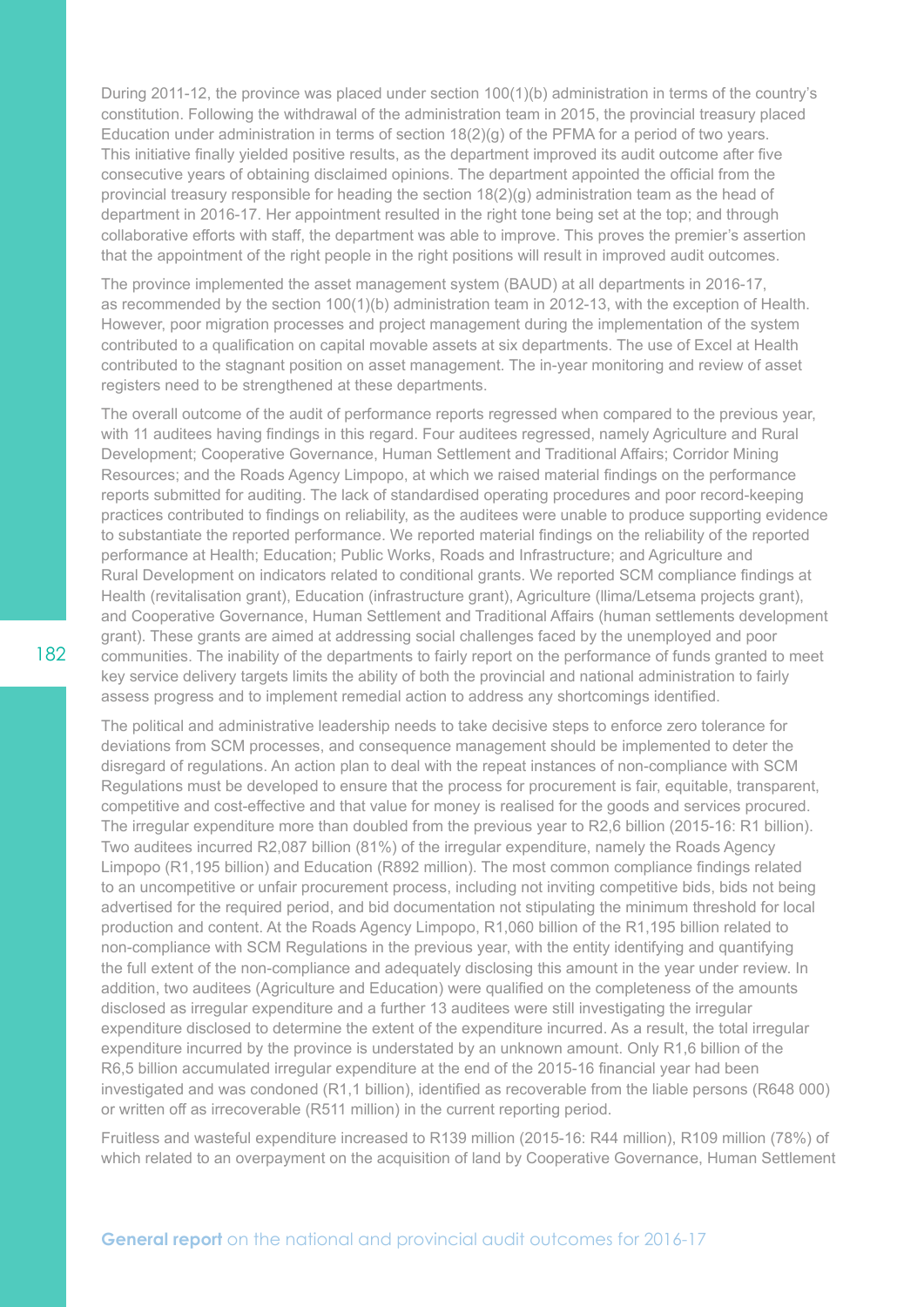and Traditional Affairs. The member of the executive council responsible for this department requested that a forensic investigation be conducted into this matter. The province is applauded for not incurring unauthorised expenditure, compared to R555 000 in the previous year. This proves the maturity of financial planning and monitoring processes at auditees.

The financial health of the province improved when compared to 2015-16. Six provincial departments improved while three public entities regressed, with Corridor Mining Resource having a significant financial sustainability challenge. Only Health's bank account was in overdraft compared to three auditees in the previous year, and more than 10% of debts were irrecoverable at eight auditees (2015-16: 10). The province should continue working on strategies to improve debt collection and strengthen the cash-flow position of the province.

Auditees showed improvement over the previous audit cycle on all IT focus areas, with the exception of user account management. The regression in this regard was due to the provincial treasury not updating user account management procedures to include the BAUD system. Improvements at departments were due to the involvement of internal audit units in monitoring findings raised by our office in the previous year. While some departments appointed skilled personnel such as government IT officers, critical IT vacancies had still not been filled at especially Health, Education and Transport. Heads of departments, the premier's office and provincial government IT officers are now involved in monitoring the IT issues reported to ensure that they are resolved. They also provide assistance with the implementation of controls at departments.

The key control environment and the overall level of assurance provided by key role players had also improved, as evidenced by the improvement in the audit outcomes and the achievement of two clean audits. We noted an increased interest by members of the executive council and heads of departments in the auditing process with robust engagements between these stakeholders and audit teams. In the 2015-16 general report, we reported that there were six vacancies at head of department level.

These vacancies were significantly reduced with only Sport, Arts and Culture and the provincial legislature not having a permanent head of department at year-end – a head of department was subsequently appointed at Sport, Arts and Culture.

We commend the public accounts committee for clearing the hearing backlog on the 2013-14 and 2014-15 audit outcomes. At the time of writing this report, the 2015-16 hearings for all auditees, except for Cooperative

The level of commitment demonstrated by the political and administrative leadership in improving audit outcomes is commendable. The governance structures should intensify their oversight process by robustly interrogating reports submitted to them by departments and public entities to achieve clean administration.

Governance, Human Settlement and Traditional Affairs, Limpopo Tourism Agency and Roads Agency Limpopo, had been concluded and the resolutions tabled. The response by the public accounts committee when dealing with all outstanding hearings following our recommendation last year is encouraging and demonstrates the continued drive towards a culture of accountability, ethical conduct and sound financial management. We once again wish to emphasise that the public accounts committee and portfolio committees should increase their oversight role, as this will ensure that the root causes of poor audit outcomes are collectively dealt with, while improving service delivery outcomes. Our office should furthermore be invited to all portfolio committee meetings to provide insight on matters reported on performance information.

To further improve the audit outcomes and maintain the gains achieved, the premier committed, together with the members of the executive council, to appoint the right people with proper qualifications and implement and monitor action plans at all auditees to ensure sustainable improvements. We have developed a new initiative to enhance our regular engagements with accounting officers and authorities, which is aimed at improving key controls by proactively identifying audit risks that may derail the auditee's progress and result in regressed audit outcomes. The effectiveness of this initiative depends on the administrative leadership's active involvement in developing and enhancing key internal controls to address the identified audit risks, thereby creating a robust internal control system.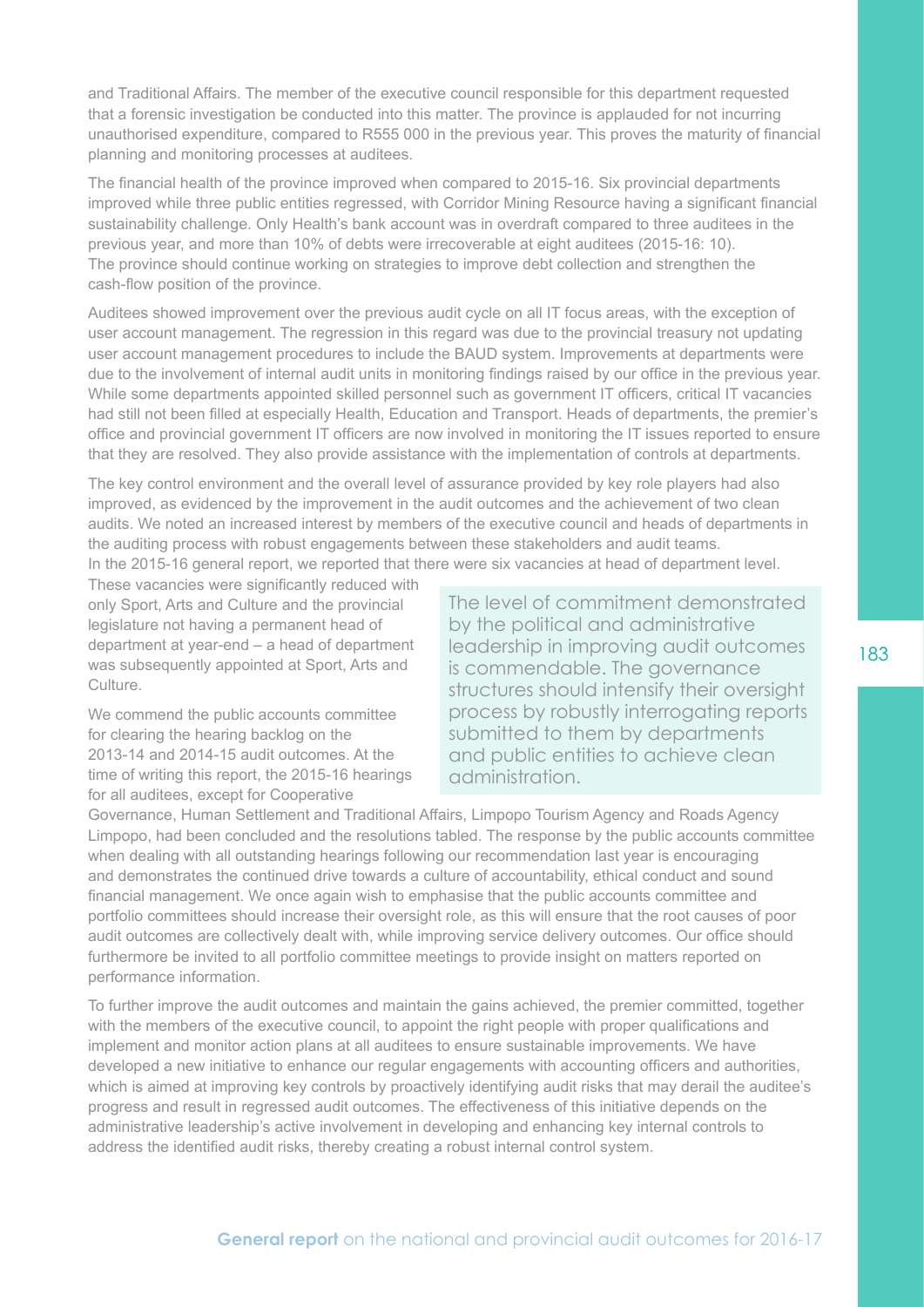<sup>184</sup> The **outcomes in KwaZulu-Natal, Mpumalanga and the Northern Cape were erratic** over the past four years – improvements in the one year were offset by regressions in the following. A lack of urgency by the leadership in honouring commitments and implementing action plans and a slow response to applying consequences were some of the root causes of the outcomes.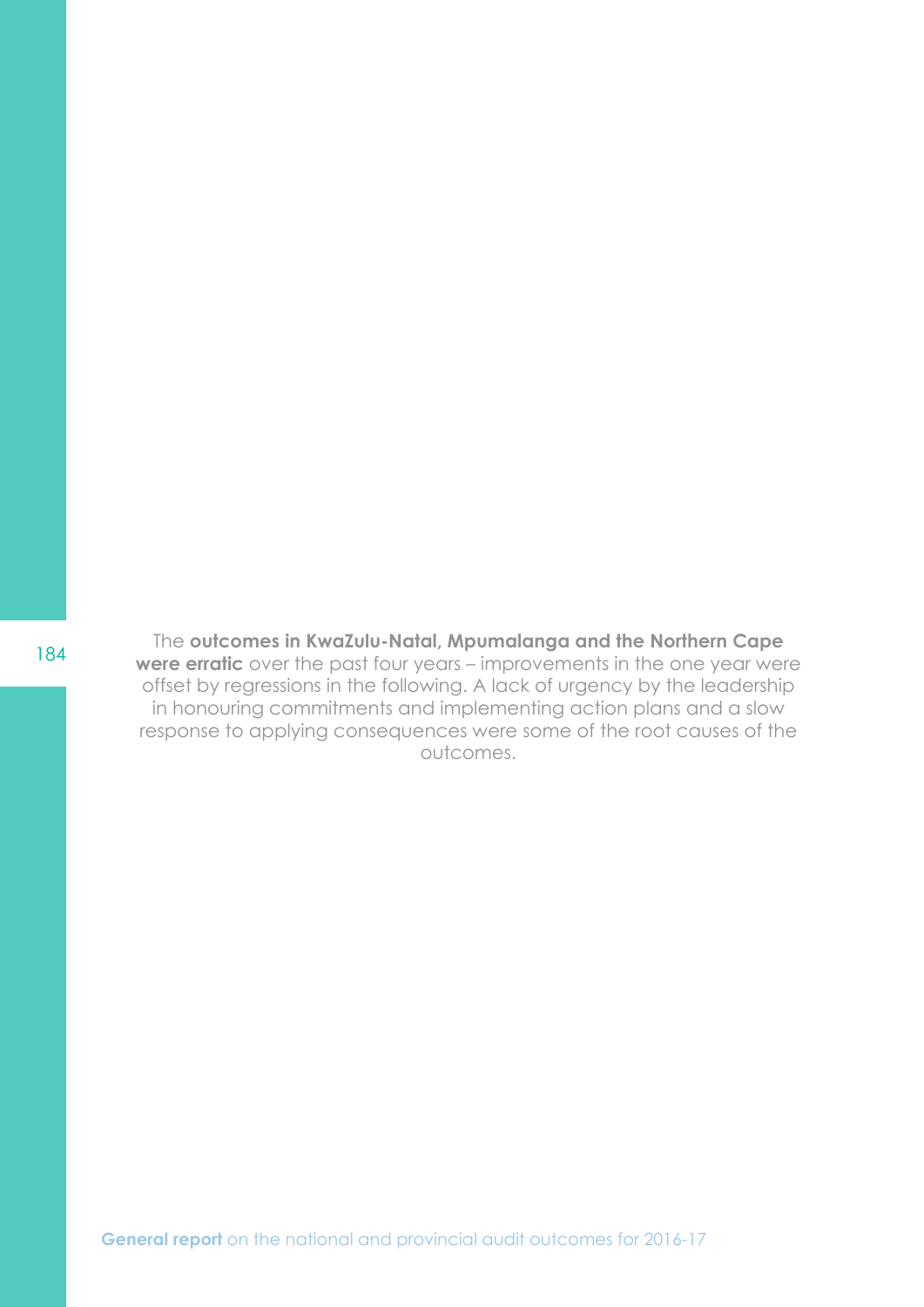### *16.5 KwaZulu-Natal*



**Four-year audit outcomes**

The KwaZulu-Natal provincial government comprises 14 departments, the provincial legislature and 20 public entities. As part of our audit methodology, we classified 10 entities as small auditees based on their importance, size, nature and extent of activities. The audit outcomes of these entities are not included in this overview, but are published in the annexures available on our website. If these small auditees had been included in the overall audit outcomes, it would have reflected a regression for 2016-17, with eight auditees (23%) receiving clean audit outcomes, 20 auditees (57%) unqualified opinions with findings, and five auditees (14%) qualified opinions.

The overall audit outcomes also exclude the results of Ithala Development Finance Corporation (holding company) and Ithala Limited (subsidiary), as the audits of these public entities had not been finalised by the cut-off date for inclusion in this overview. Ithala Limited did not meet certain conditions that needed to be fulfilled as part of the banking licence exemption set out by the minister of Finance, which also delayed its holding company's financial statements.

Over the four-year period, little progress had been made towards improving the audit outcomes. The audit outcomes of six auditees (24%) had improved, 15 (60%) had remained the same, and two (8%) had regressed since 2013-14. It is worth noting that the 15 auditees (60%) with stagnant outcomes included 11 auditees (44%) whose audit outcomes were unqualified with findings.

The provincial treasury and Dube Trade Port maintained their clean audit status over the four-year period. The Sharks Board and Sports and Recreation improved from an unqualified audit outcome with findings in 2013-14 to a clean audit outcome in the current year. These auditees improved their systems and processes by focusing on simple tasks that mattered and were characterised by committed political and administrative leadership and senior management teams with knowledge of important reporting processes. In addition, the shared provincial audit committee robustly engaged with accounting officers and chief financial officers at these auditees, which further contributed to the favourable audit outcomes. Human Settlements also improved from a qualified opinion in 2015-16 to an unqualified opinion with findings in the current year. The department procured the services of a consultant with the assistance of the provincial treasury to inspect contracts and bid documentation of implementing agents used for municipal construction. This enabled the accurate disclosure of irregular expenditure, which had previously been qualified.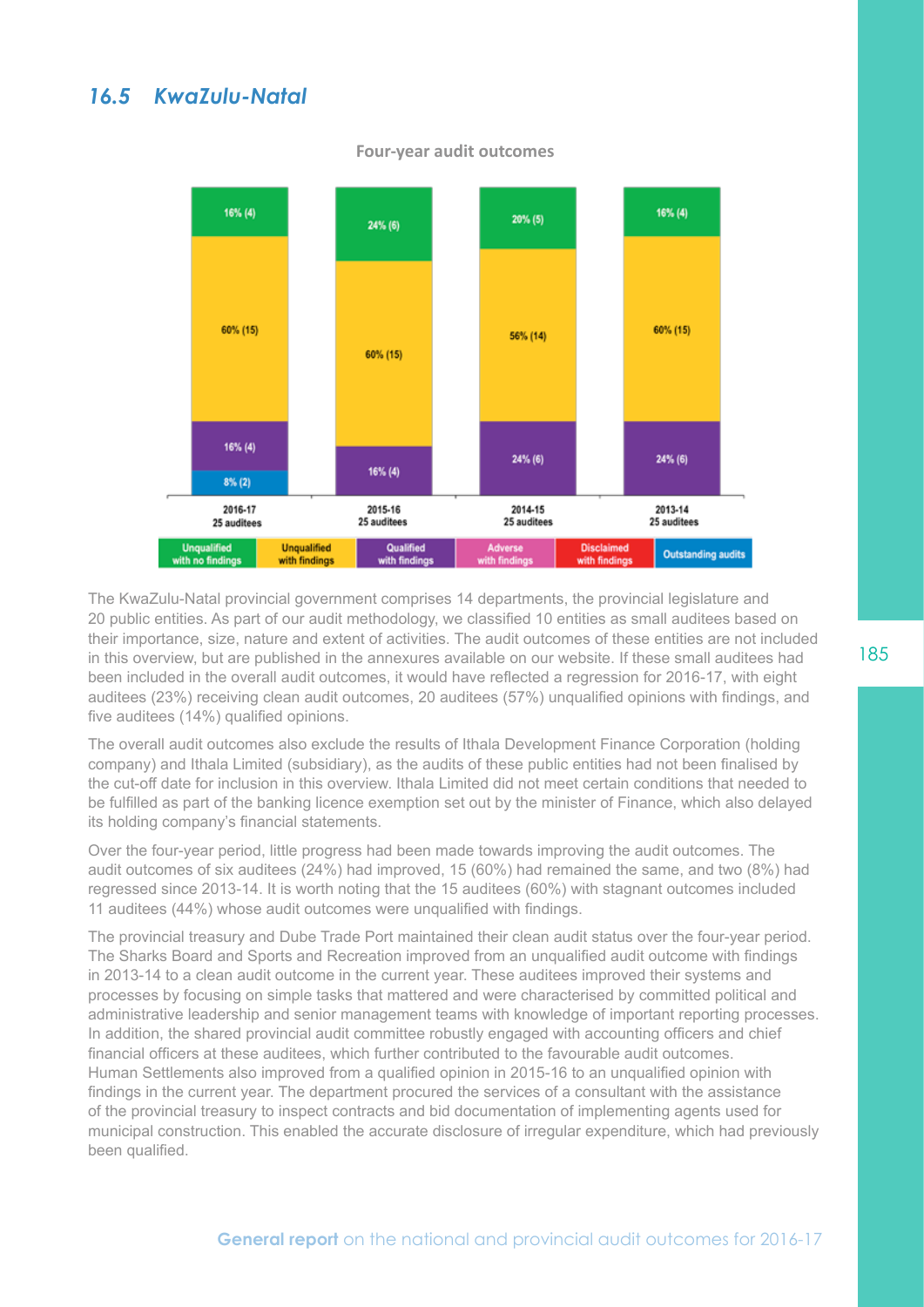Repeat qualifications at Health and Transport, which account for 42% (R46,60 billion) of the total expenditure budget, have persisted since 2013-14. Notable regressions since the previous year include Agriculture and the Nature Conservation Board that regressed to qualified opinions. These auditees experienced challenges such as poor record management, breakdowns in regular reporting and reconciliations as well as ineffective monitoring and reviews of reported information. It was also evident that the political and administrative leadership at Health and Transport was slow to implement consequence management for errant officials. Agriculture experienced a breakdown in key controls, as staff did not fully understand the requirements of the financial and performance reporting frameworks due to several vacant posts being filled by acting incumbents. Consequently, there were inadequate monitoring controls over the implementation of asset management policies and procedures and a lack of coordination of financial and performance information from regional sites.

The quality of financial statements submitted for auditing remained a challenge, as 11 auditees (48%) had material misstatements. These auditees continued to struggle with weak internal controls over record keeping, monthly processing and reconciling of transactions as well as regular review and supervision. Seven auditees (30%) received financially unqualified audit opinions only because they corrected all the material misstatements identified during the audit process. It is also concerning that material misstatements were identified in the financial statements of some auditees with fully capacitated finance and chief financial officer positions.

Non-compliance with laws and regulations remains a key hindrance to improving outcomes, as 83% of the auditees did not address compliance findings. Apart from material misstatements, SCM transgressions continued to contribute to the high levels of non-compliance. One of the root causes of non-compliance with key legislation was instability and vacancies in key positions such as those of the accounting officer, chief financial officer and head of the SCM unit. Although members of the executive council displayed a positive attitude and previously committed to implementing mechanisms for the filling of key vacancies and support staff posts, limited progress was made on this commitment.

Some progress had been made on the commitments by the premier's office and the provincial treasury to address weaknesses around irregular and unauthorised expenditure. The support provided to departments assisted in reducing unauthorised expenditure from R218 million in 2015-16 to R106 million in 2016-17, through cash blocking and tighter fiscal policies. Irregular expenditure, however, grew significantly over the year by 218% from R3,57 billion in 2015-16 to R11,35 billion. Most of the irregular expenditure (98%) incurred in the current year related to SCM transgressions. Compliance checklists were not aligned to updates in SCM legislation and/or not implemented in some instances, similar to weaknesses in the previous year, and some departments also had vacancies in head of SCM unit positions.

Health, Human Settlements and Transport requested the provincial treasury to assist in quantifying the full extent of the irregular expenditure to address historical qualifications. Human Settlements disclosed irregular expenditure relating to the prior year of R2,33 billion to address its prior year qualification, whereas Health and Transport were still qualified in this regard. Health, Transport, Human Settlements and Education accounted for R10,68 billion (94%) of the irregular expenditure, which arose mainly due to expired contracts, unjustifiable deviations from procurement processes, non-application of the preference point system, and not following competitive bidding processes. Accounting officers had made minimal progress to ensure that effective consequence management was enforced, as there was an increase in the number of auditees where irregular expenditure was not investigated to determine if anyone was liable for this expenditure. Where investigations were conducted, they were not properly performed and effective disciplinary steps were not taken against officials responsible for the irregular expenditure.

Reporting on performance information regressed, as eight auditees (36%) had material findings in 2016-17 compared to six (27%) in the previous year. In addition, the quality of performance reports had not improved from the previous year in spite of previous recommendations provided. Nine auditees (41%) had performance reports with no material findings only because they corrected the material findings identified during the audit. Education, Health and Transport continued to have material findings on their performance reports. This was as a result of poor record management and inadequate controls over reviewing and reconciling performance information.

The key service delivery departments (Education, Health, Transport and Human Settlements) received R95,87 billion of the total provincial budget (87%). Most of the budgets were utilised with no significant underspending.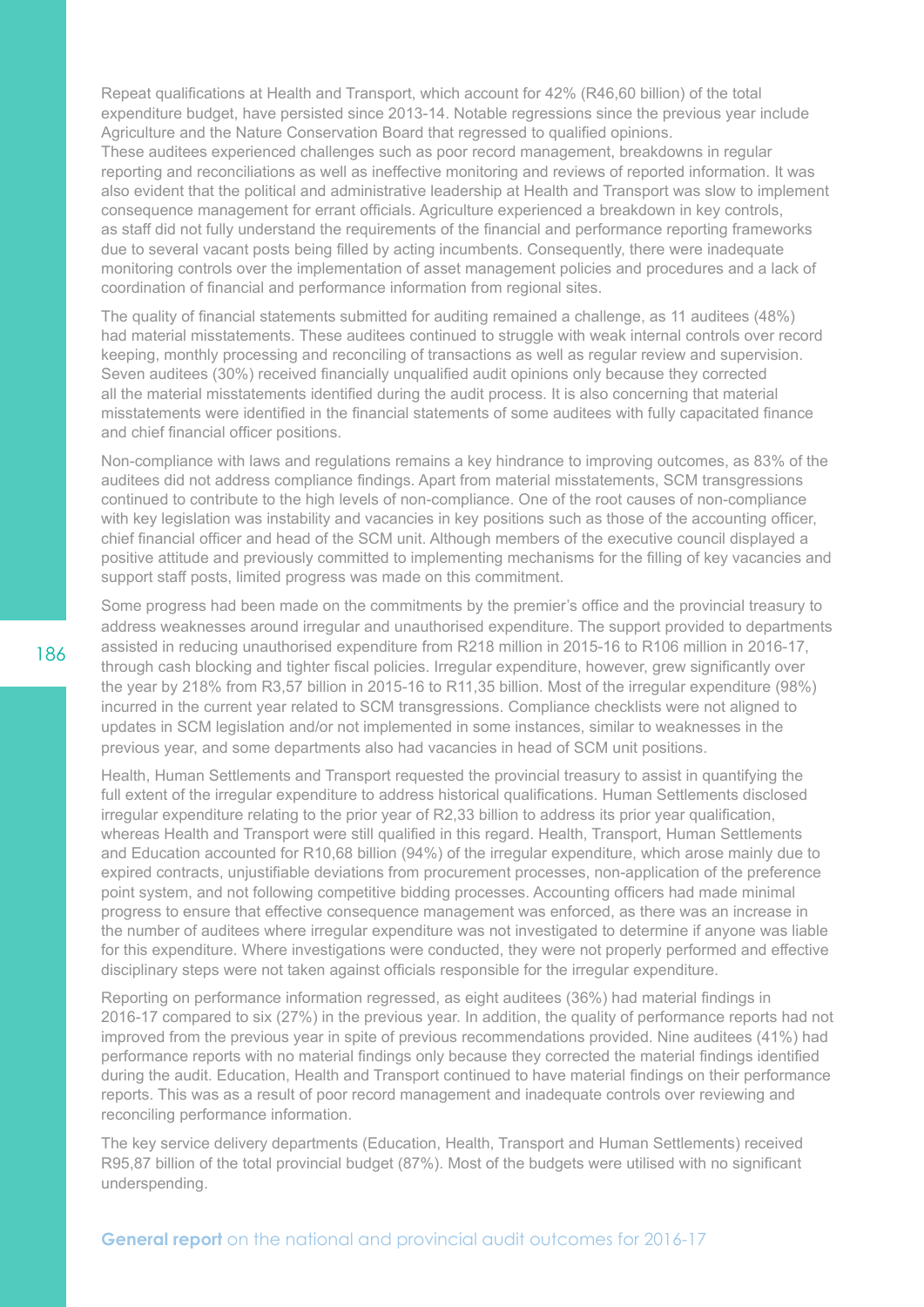Education, which received the largest budget in the province, had significant findings relating to early childhood development (grade R), including classrooms being too small to cater for these school children, teachers not being qualified, and inadequate monitoring of the grade R curriculum. It is encouraging that not many quality concerns regarding the construction of schools were identified on site visits, but poor project management by the department resulted in delays in the finalisation of projects. Poor storage and stock management practices, staff shortages, stockouts and stock losses, insufficient temperature and security controls, and inadequate technology were cited as some of the reasons for the poor health services and high medical claims against Health. Poor project management and implementation, staff vacancies and instability at the coalface of service delivery along with poor governance contributed to the findings we reported.

Transport developed and maintained road networks around the province and fulfilled its role in transporting learners to schools. However, we could not verify whether the department attended to some key safety and compliance areas relating to drunken driving operations and the roadworthiness of vehicles as a result of poor record keeping. At Human Settlements, houses were built with no significant quality control concerns and were being transferred to beneficiaries.

There was uncertainty over the unfunded liability to settle backdated izinduna (headmen) stipends of R1,20 billion at Cooperative Governance and Traditional Affairs. Payments had to be made to the izinduna in the current year based on a presidential proclamation issued in Government Gazette No. 38568 of 2015. The provincial executive council resolved that the department would pay half of the cost through budget reprioritisation, with the balance being proportionately funded by all remaining departments commencing from 1 December 2016. An additional amount of R799,38 million has been projected in terms of the Medium-Term Expenditure Framework to be departmentally funded for izinduna stipend payments, which will place added pressure on departments that currently face cash constraints. Health also disclosed an amount of R10,29 billion for possible medical legal claims; should these materialise, further service delivery setbacks could be expected.

The audit outcomes in the province reflect little improvement over four years. The political leadership must set the tone and establish a strong accountability culture that positively influences the urgency with which key role players implement and monitor commitments, initiatives and consequence management.

Departments continued to experience challenges with the implementation of IT controls. Adequate progress was not made in addressing previous audit findings as well as new IT risks, as corrective measures were instituted late due to the required funding not being made available timeously. System functionality limitations as well as a moratorium on the hiring of staff resulted in a shortage of in-house IT skills for prolonged periods, which had a negative impact on IT controls.

The leadership must continue to lead the way and positively influence key role players to honour their commitments and institutionalise internal controls. Attention should be channelled towards the following important areas to effectively and positively reshape and promote the province to excel and build public confidence:

- Senior management should diligently implement and monitor action plans and recommendations to address previous years' audit findings.
- Basic key controls and monthly reporting processes, such as record management, key account reconciliations along with policy conformance, are the building blocks of internal control and require concerted and disciplined refinement, implementation and buy-in from all officials.
- The political and administrative leadership should ensure that competent people are employed in financial and SCM positions. These individuals should embrace accountability and take responsibility for their actions, coupled with a comprehensive understanding of key policies, processes and procedures.
- Frequent project planning, project management as well as monitoring and reporting on key priorities and service delivery attainments/backlogs are critical to enable swift intervention and management remediation.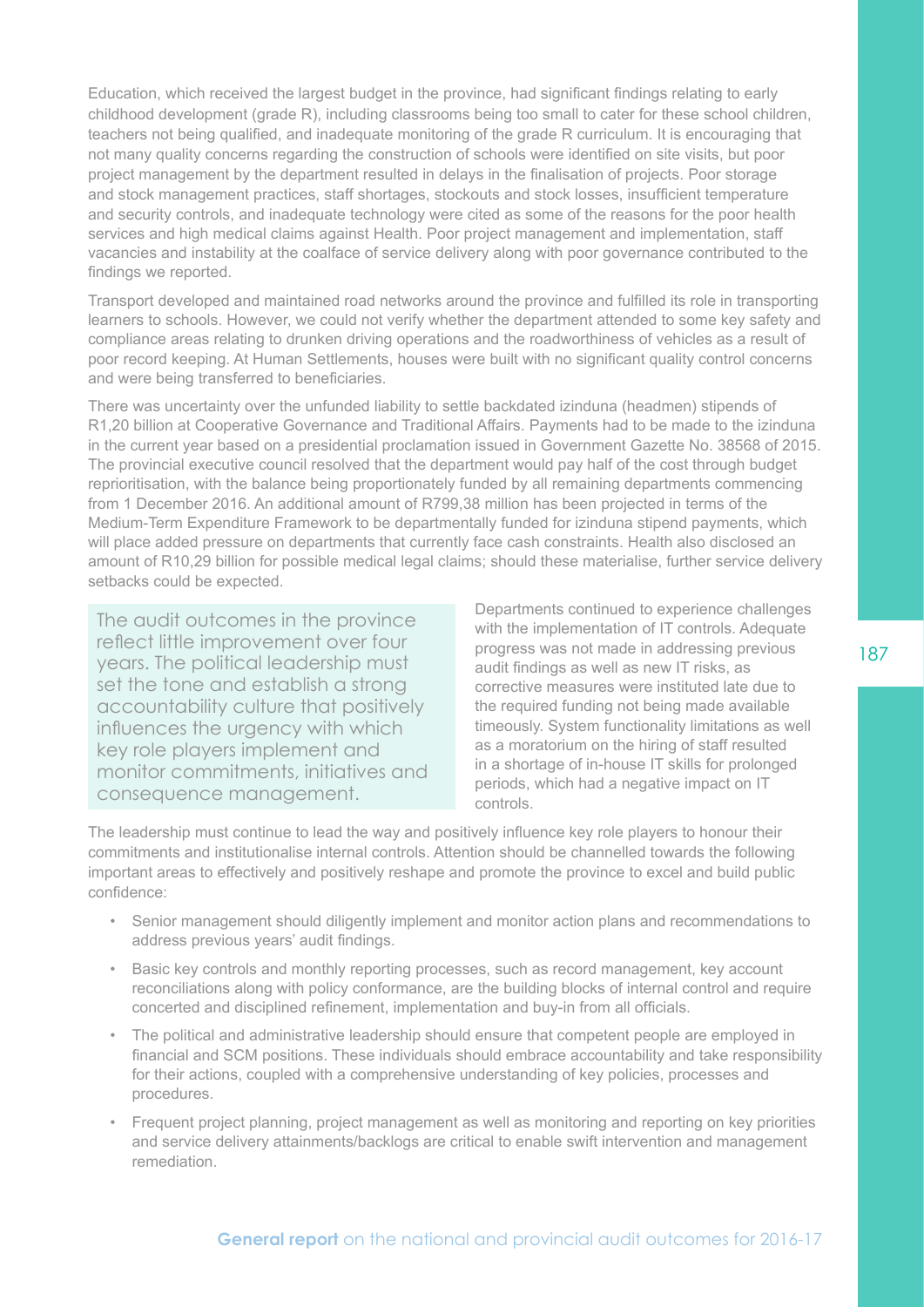### *16.6 Mpumalanga*



#### **Four-year audit outcomes**

The audit outcomes in Mpumalanga were inconsistent over the past four years with 65% of the auditees attaining unqualified audit outcomes during the 2016-17 financial year. Four auditees (24%) attained unqualified audit opinions with no findings, with three (18%) of these maintaining their clean administration status over the past four financial years. The driver of the good audit outcomes at the auditees with clean audits was mainly their prompt implementation of responsive action plans that were designed to address identified risk areas. In turn, these actions ensured a sound internal control environment. The overall provincial picture can change significantly if the other auditees also adopt these actions.

The audit outcome of one auditee, the Mpumalanga Economic Growth Agency, improved to a qualified audit opinion from a disclaimer in 2015-16. The entity took advantage of the interim audit to address some of the previous year's qualification areas and was also assisted by consultants to clean up the financial information, as the entity had not implemented basic daily and monthly disciplines. Work still needs to be done to improve other key elements of the entity's internal controls; moreover, the key processes need to be institutionalised to move the entity towards clean administration.

This slight improvement by the Mpumalanga Economic Growth Agency was, however, negatively offset by the regression of Social Development from a clean audit to an unqualified opinion with findings. During the 2016-17 financial year, the department decentralised the processes relating to the planning, collection, collation and reporting of performance information but did not properly institute the monitoring systems to respond to this change, hence the regression.

Similar to the previous year, six auditees (35%) could not adequately address significant errors identified in their financial statements, leading to qualified audit outcomes mainly in the areas of assets and revenue. We acknowledge the efforts by some of the auditees to improve audit outcomes, but unfortunately these efforts did not translate into tangible improvements due to significant weaknesses in the internal control environment as well as delays in finding practical solutions to recurring qualification areas. Culture, Sport and Recreation was further affected by instability in key positions, particularly at the level of chief financial officer. Furthermore, the review of the financial statements and performance reports by internal audit units, audit committees and the provincial treasury did not have the desired impact, as the underlying records supporting the financial statements contained errors.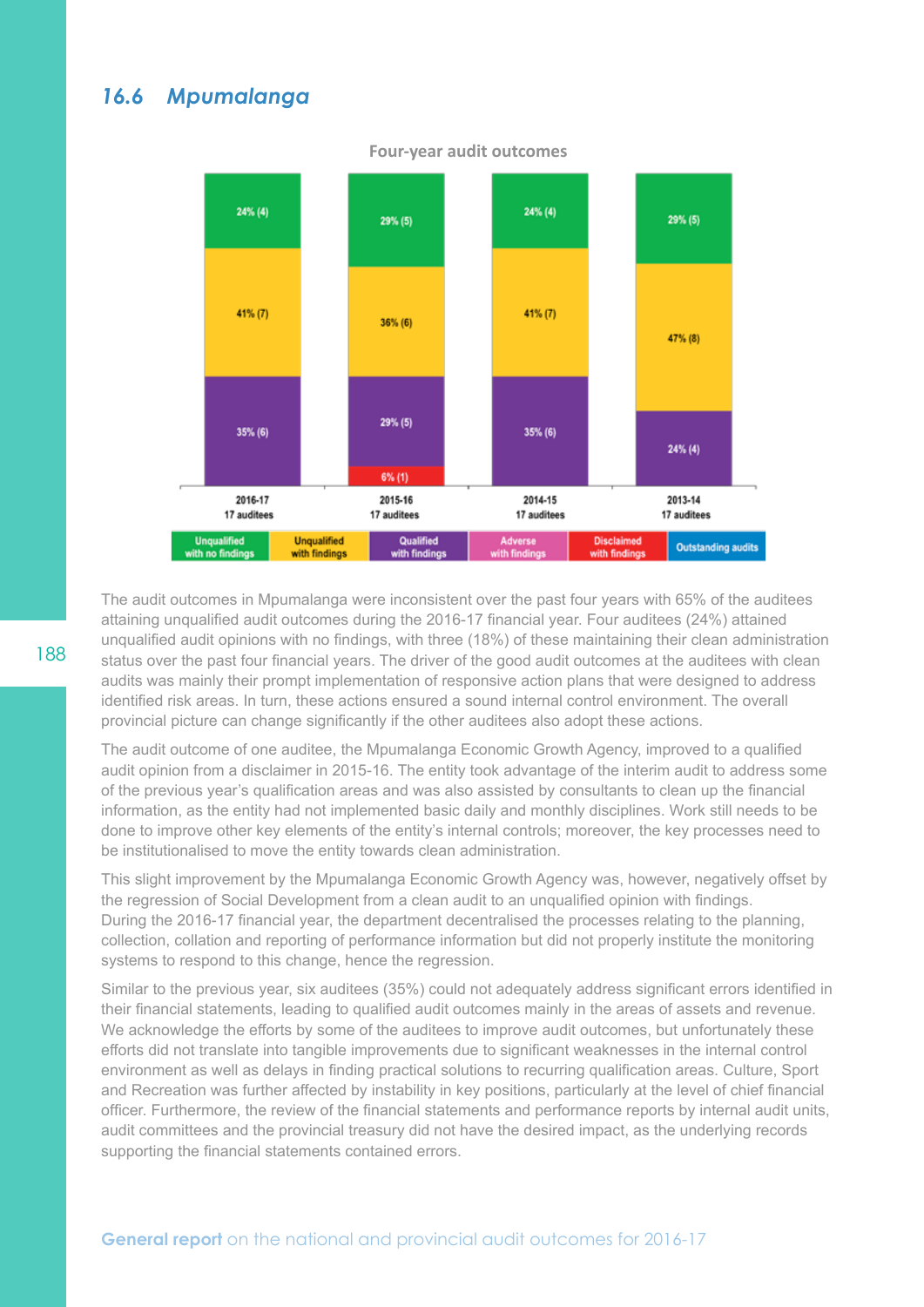The quality of financial statements and performance reports remains a matter of concern, with auditees still relying on the auditors to identify errors in the financial statements submitted for auditing. Eleven auditees (65%) received unqualified audit outcomes, but three (18%) received such outcomes only because they corrected all the material errors identified during the audit. In some instances, the root causes of the errors identified were similar to those that caused errors in previous years, indicating that these were not promptly addressed during the year. Overall, the province remained stagnant with no significant improvement in the audit outcomes, as there were still widespread weaknesses in the internal control environment.

We audited 17 key projects funded by conditional grants at six provincial departments and were encouraged that planned targets were achieved on 14 (82%) of these projects and that grants allocated were spent in accordance with the respective conditions. At the same time, we raised findings on non-compliance with SCM prescripts on three projects (18%) and identified accounting errors relating to capital expenditure and irregular expenditure on five projects (29%).

Overall, the province still struggled to report reliable information on its predetermined objectives, as 12 auditees (71%) regressed in this area from the previous year due to a lack of proper review processes

Accountability towards the timely discharge of commitments made by key stakeholders will help the province realise improvement in an otherwise stagnant environment.

to ensure that reported information was credible. However, the discipline exercised by the province in the management and reporting of key projects funded by conditional grants set the proper platform for possible improvement on the planning, delivery and reporting of all other objectives contained in annual performance plans.

SCM continued to be a challenge and weaknesses in this area contributed to 94% of the total irregular expenditure (R3,2 billion) incurred in the financial year under review. Although the amount of irregular expenditure incurred in the current year had decreased, the province had not yet mastered the art of properly investigating irregular expenditure previously identified, as more than 70% of the current year's irregular expenditure arose from old multi-year contracts that had not been investigated. As a result, the closing balance of irregular expenditure increased to R11,2 billion (2015-16: R8,6 billion). Unauthorised expenditure increased to R98 million (2015-16: R9 million) due to Education overspending on programme 2: public ordinary schools education by R97 million. The reasons for the unauthorised expenditure included poorly prepared budgets. The political leadership should regularly monitor the progress and quality of investigations into previously reported instances of irregular and unauthorised expenditure to ensure that they are appropriately dealt with in line with legislation.

We noted a slight improvement in the financial health of the province, but some auditees still struggled with cash-flow management because of poor budget control and a lack of effective debt-management strategies. Consequently, these auditees failed to pay money owed within 30 days as required by legislation. Noticeable was also a trend by auditees to carry over their debt to the new budget. This had a negative impact on the delivery of planned targets in the new budget period. In addition, there was a concern about the financial independence of the two strategic public entities in the province, namely Mpumalanga Economic Growth Agency and Mpumalanga Tourism and Parks Agency. Both these entities depended largely on equitable share allocations as they were either not generating much income on their own or unable to collect amounts owed to them. The province is encouraged to monitor the implementation of the strategies in place to enable these entities to be self-sustainable to release much needed funds into the provincial fiscus to focus on service delivery.

In line with the previous year, IT controls in the province were fairly well managed at five auditees (29%) in support of their business objectives. This was due to a skilled workforce and management taking accountability to maintain good IT controls and addressing previous audit findings. Furthermore, oversight bodies such as the provincial government IT officers' council and internal audit units continued to play an important role in maintaining IT controls at all the auditees in the province. However, there were still some challenges in ensuring the effectiveness of IT governance controls (59%), security management controls (41%), and user access management controls (53%).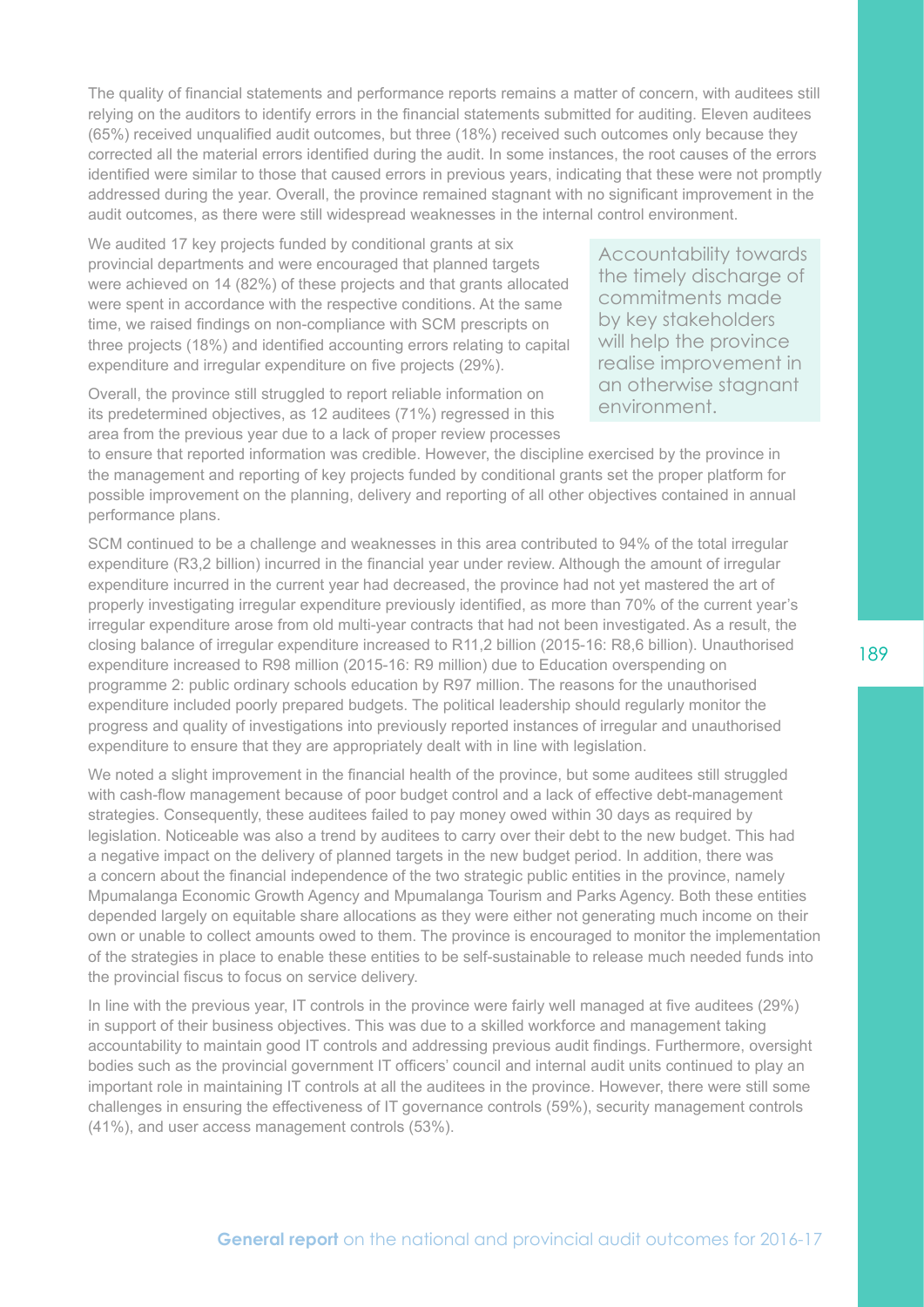The effectiveness of the work performed by the various assurance providers, such as the internal audit unit, audit committee, provincial treasury and public accounts committee, was hampered significantly by management's failure to implement their recommendations or resolutions. In the last four financial years, we have consistently shared our key message on the actions needed to improve audit outcomes with accounting officers and authorities, members of the executive council, the premier and the legislature through our reports and interactions with them. In most cases, the engagements with the political leadership were well received and commitments to strengthen the key control environment and improve the audit outcomes were given.

We have continued to monitor these commitments and other initiatives of the executive and the legislature. Regrettably, the work done by the provincial leadership has not had the desired impact on the audit outcomes due to various challenges, including vacancies and instability in key positions, slow responses and a lack of consequence management for poor performance and transgressions. The province should focus on the following commitments to improve this situation:

- The legislature's commitment to track house resolutions and follow up implementation by auditees, which was still in progress.
- Commitments by executive authorities to closely monitor the performance of their departments, particularly SCM compliance.

We remain positive that should the weaknesses in the internal control environment be addressed, there will be a noticeable movement towards clean audits. As such, we will continue investing efforts in assisting the key role players to improve audit outcomes, mainly through our enhanced assessment of key controls and engaging the accounting officers, accounting authorities, audit committees and executive authorities on the status thereof.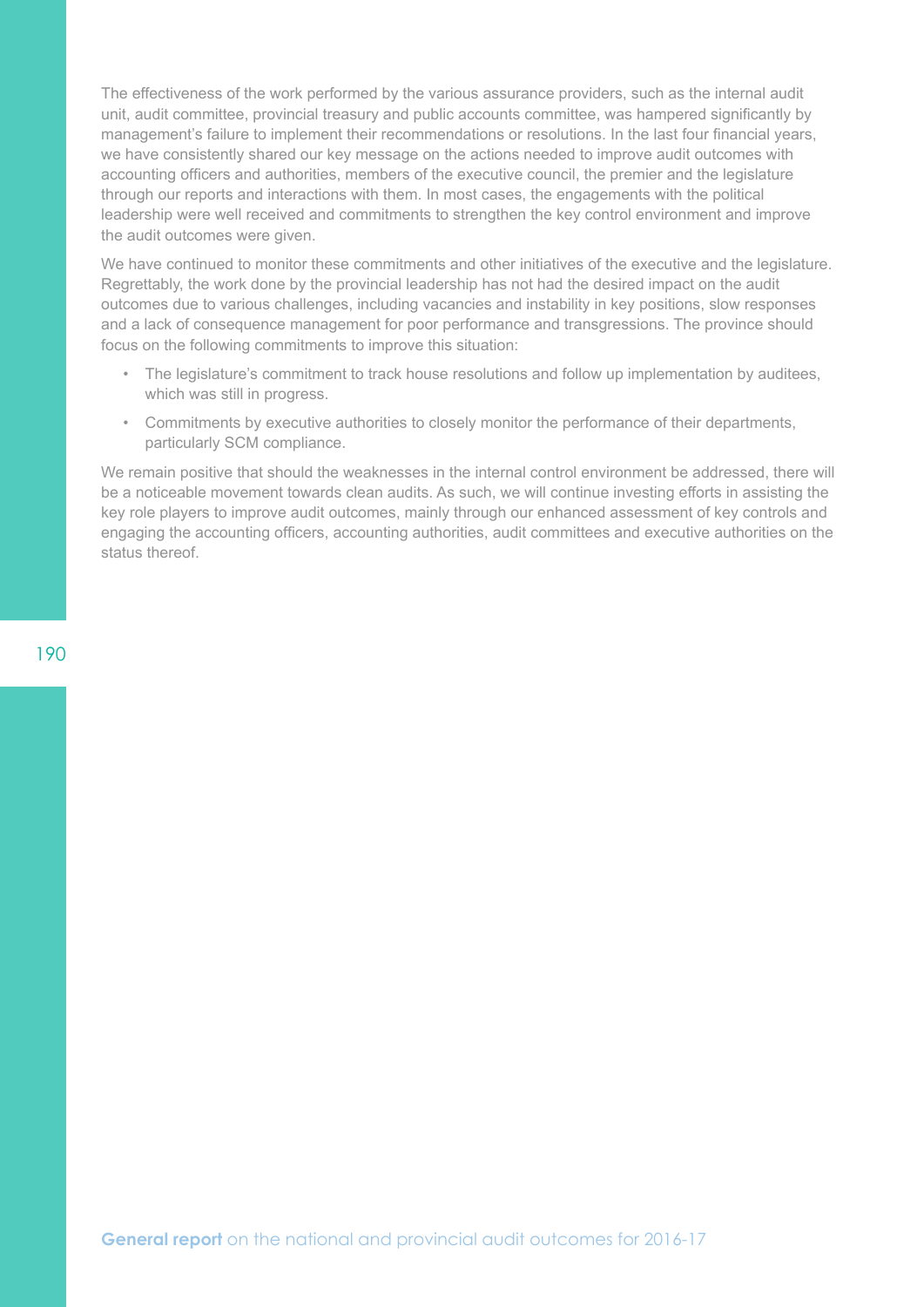# *16.7 Northern Cape*



#### **Four-year audit outcomes**

The Northern Cape provincial government consists of 20 auditees, including 13 departments and seven listed public entities. As part of our audit methodology, we classified these seven listed public entities as small auditees based on their importance and the size and nature of their business. The audit outcomes of these entities are not included in this overview, but are published in the annexures available on our website. If these small auditees had been included in the overall audit outcomes, it would have reflected an overall stagnation in 2016-17, with seven auditees (35%) receiving clean audit outcomes, nine auditees (45%) receiving unqualified opinions with findings, three auditees (15%) receiving qualified opinions, and one auditee (5%) whose audit was outstanding.

The four-year audit outcomes of the province showed a slight improvement, but the province slightly regressed when compared to the previous year. We complimented the three oversight departments (premier's office, provincial treasury and provincial legislature) in the previous year on achieving clean audits. In addition, Environment and Nature Conservation improved to a clean audit in the year under review. While we commend the oversight departments for again obtaining clean audits, we are concerned about the lack of improvement by most of the other departments. In addition, two of the largest budget spenders in the province (namely Health as well as Roads and Public Works), representing 39% of the provincial budget, received a qualified opinion in the year under review.

Health remained qualified over the past four years – with efforts by oversight structures and attention from the internal audit unit having little impact. Most qualification areas from the previous year were repeated, and we again identified material findings on the performance report and compliance. The department struggled with stability in key positions, including the position of accounting officer that was vacant for the last five months of 2016-17. The message of accountability should be emphasised and the leadership must deal decisively with those that do not follow policies and procedures. Additionally, a culture of discipline over internal controls and the proper monitoring of these should be implemented.

Oversight departments as well as the second and third levels of assurance providers have a role to play in directing departments towards improved audit outcomes. However, the responsibility for the implementation and monitoring of controls as well as keeping officials accountable remains that of the first level of assurance providers (accounting officer, senior management and executive authority).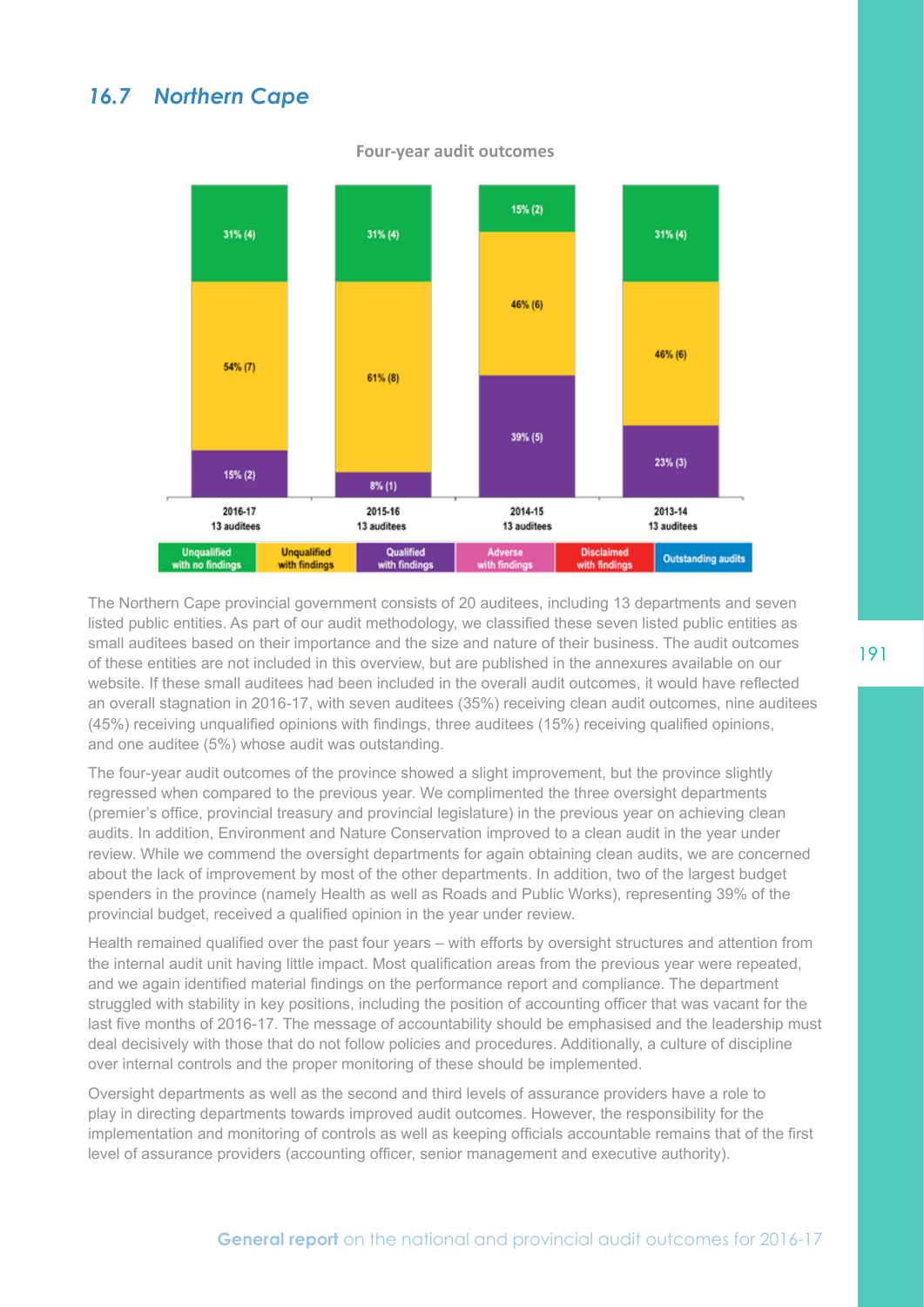The current audit outcomes reflect that these assurance providers were ineffective and that the message of accountability was not fully imbedded, as also reported in the previous year.

The financial audit areas of the two departments that were qualified related to correctly measuring and disclosing property, infrastructure and equipment as well as irregular expenditure. The number of qualifications on property, infrastructure and equipment increased from one department (8%) in 2015-16 to two departments (15%) in 2016-17, while the number of qualifications on irregular expenditure was unchanged at one department (8%).

The quality of financial statements submitted for auditing remains a major concern, with only seven departments (54%) submitting credible financial statements requiring no material adjustments during 2016-17 – the same as in the previous year. This confirms that many departments continued to experience difficulties with internal controls and relied too much on the audit process to detect misstatements in the financial statements and performance reports.

The slow response to recommendations and a lack of accountability are hindering improved audit outcomes and optimal service delivery to the citizens of the province.

The departments with no material findings on their performance reports improved year-on-year from seven (54%) in 2015-16 to nine (69%) in 2016-17. However, it is concerning that seven of the nine auditees were able to avoid findings on their performance reports by making material adjustments during the audit process. This shows that internal controls over the reporting of performance information still require attention.

The province struggled to improve its compliance with legislation and we did not raise findings in this area at only four departments (31%) (2015-16: four (31%). The non-adherence to SCM prescripts; the non-prevention of unauthorised, irregular and fruitless and wasteful expenditure; and the poor quality of financial statements submitted for auditing were the main contributors in this area. This was due to inadequate controls over monitoring compliance with legislation and a lack of timely, decisive action against transgressors.

Although irregular expenditure incurred decreased from R1,7 billion in the previous year to R1,6 billion in the year under review, the R10 billion closing balance of irregular expenditure is concerning. Health and Education were the highest contributors in the province with irregular expenditure of R574 million and R345 million, respectively. The most common areas of SCM non-compliance that caused irregular expenditure were procurement without competitive bidding or a quotation process and non-compliance with procurement process requirements.

SCM findings, allegations of financial misconduct and irregular expenditure should all be investigated. Irregular expenditure should only be written off after having been properly investigated. Of further concern is that no investigations into irregular expenditure incurred were carried out for the year under review at the top five contributors (Health; Education; Transport, Safety and Liaison; Cooperative Governance, Human Settlements and Traditional Affairs; and Roads and Public Works).

During the year under review, six departments either wrote off or condoned irregular expenditure of R92 million, but in no instance was any amount recovered from a liable person. The accounting officers should ensure that rigorous investigations are conducted and, where possible, the necessary steps are taken against the officials who caused the irregular expenditure.

While the financial health of the province stagnated, Health regressed to a state where material uncertainty existed regarding its financial health. This was due to increasing difficulties in recovering money owed to the department, concerns regarding the creditor-payment period, and a bank overdraft at year-end. Health also had a contingent liability for legal claims against the department amounting to R1,45 billion. We are concerned that the total current liabilities exceeded the total current assets at 11 departments (85%), while the cash shortfall as a percentage of the following year's total appropriation (excluding compensation of employees) of more than 10% was reported at six departments (50%). The practice of departments committing a substantial portion of the following year's budget in the current year is unsustainable and a concern that we also raised in the previous year. Budgetary controls need to be implemented in such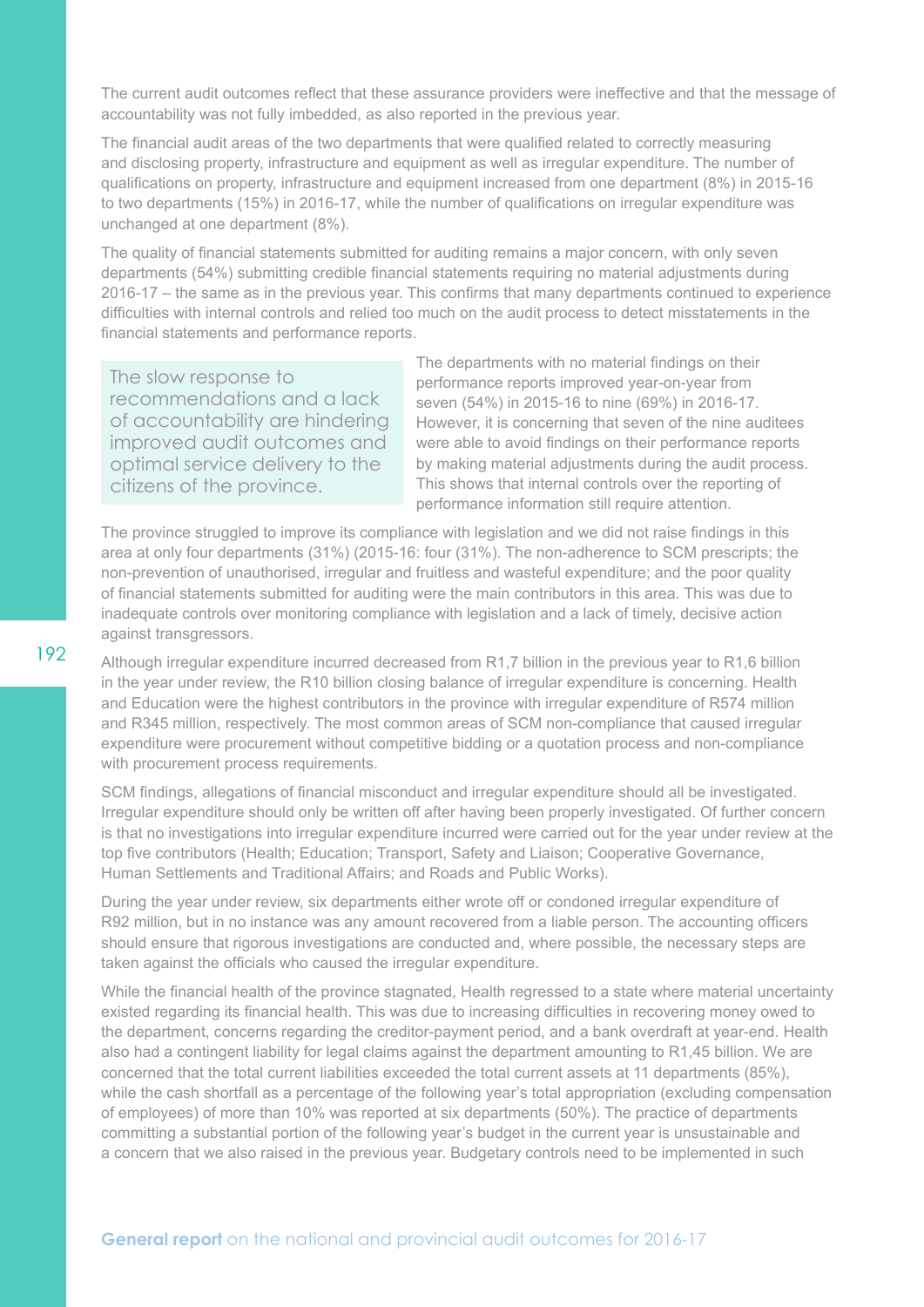a way that departments only spend what they budgeted for in a particular year. Where this is not done, departments should be called on to account for this.

As part of our evaluation of grant management, we audited 30 key projects at the 10 departments that received grants in terms of the Division of Revenue Act. We raised SCM findings relating to inadequate procurement processes by departments or implementing agents on 10 projects, while targets were also not achieved and/or evaluated at nine of these projects. Social Development underspent the substance abuse treatment grant by 100%, due to a dispute between the department and contractors relating to the construction of a substance abuse treatment centre in Kimberley. Health underspent the health facility revitalisation grant by 23%, due to delays in awarding tenders by implementing agents. We also raised concerns regarding the quality of workmanship relating to infrastructure development, and this had an impact on the time it took to complete facilities. These delays related mainly to poor project management and a lack of monitoring the progress on these projects. Where projects are delayed, it has a direct impact on service delivery – for which the responsible officials or service providers need to be held accountable.

The overall assessment of IT improved in the year under review although all departments still received findings in this area. As reported in the previous year, these findings can be attributed to concerns around IT managers not having adequate skills and resources to ensure that IT controls were adequately implemented. This resulted in most departments addressing symptoms rather than implementing processes that would improve the IT environment. Oversight bodies and the senior leadership of departments should intervene to ensure movement in this area.

The effectiveness of the work performed by the various assurance providers, such as the internal audit unit, audit committee and provincial treasury, was hampered by management's failure to implement their recommendations. Consequently, we identified a slow response in improving key controls and addressing recommendations as the key root cause that hindered progress in audit outcomes. This was worsened by accounting officers and senior management failing to keep officials accountable for their duties.

The commitments made by the premier in recent years focused on the implementation of consequences for poor performance as well as improving the quality of financial statements and the levels of compliance with legislation. These commitments were meant to improve the audit outcomes of departments, but as highlighted above, they were not implemented. The tracking of commitments remains a concern and we believe an improvement in the audit outcomes is possible if oversight structures frequently track their commitments. A lack of consequences by the political leadership at departments that did not improve their outcomes, especially in the area of compliance with key legislation, is one of the key reasons for the outcomes not improving.

To further improve the audit outcomes, specifically at Health as well as Roads and Public Works, we recommend improvement in the monitoring of action plans as well as the implementation of reviews by internal audit units to confirm the status of action plans reported by senior management. Commitments made with regard to the resolutions of the public accounts committee need to be tracked and, at an overall level, accounting officers and executive authorities must hold staff accountable for transgressions.

The provincial government needs to prioritise accountability and the executive leadership needs to be held accountable for continued repeat audit findings if meaningful progress is to be made towards clean administration. This will require a combined effort by oversight bodies and the political leadership, and will result in improvements at departments that continue to struggle to report accurately on their financial and performance information and to comply with legislation.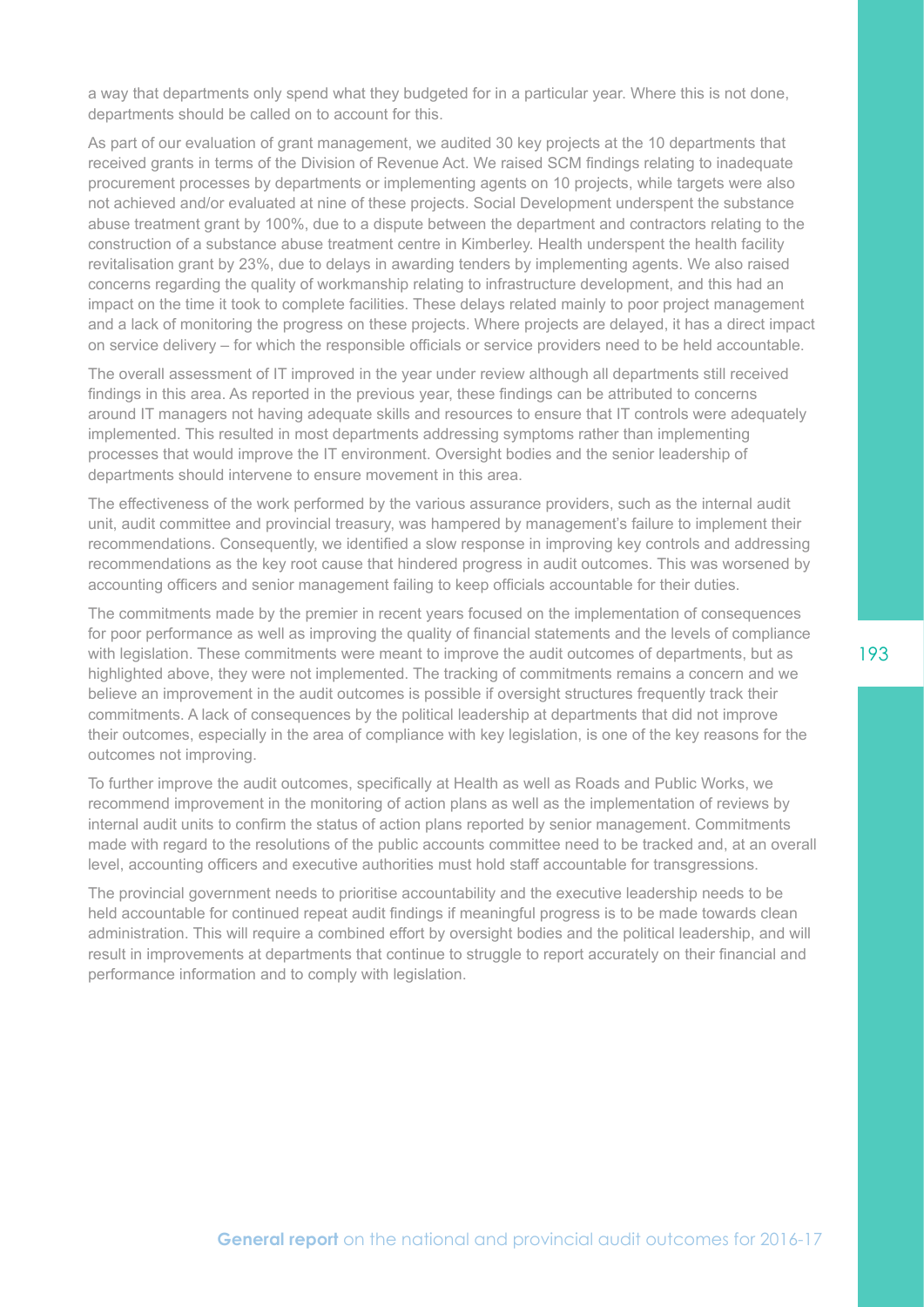A **lack of accountability and commitment towards clean administration was evident in the Free State and North West**. Their audit outcomes regressed over the four years – the Free State showed a slight improvement in 2016-17 but North West is in a downward spiral. The response by the provincial leadership was to contest the audit conclusions instead of addressing the weak control environment at most of the auditees.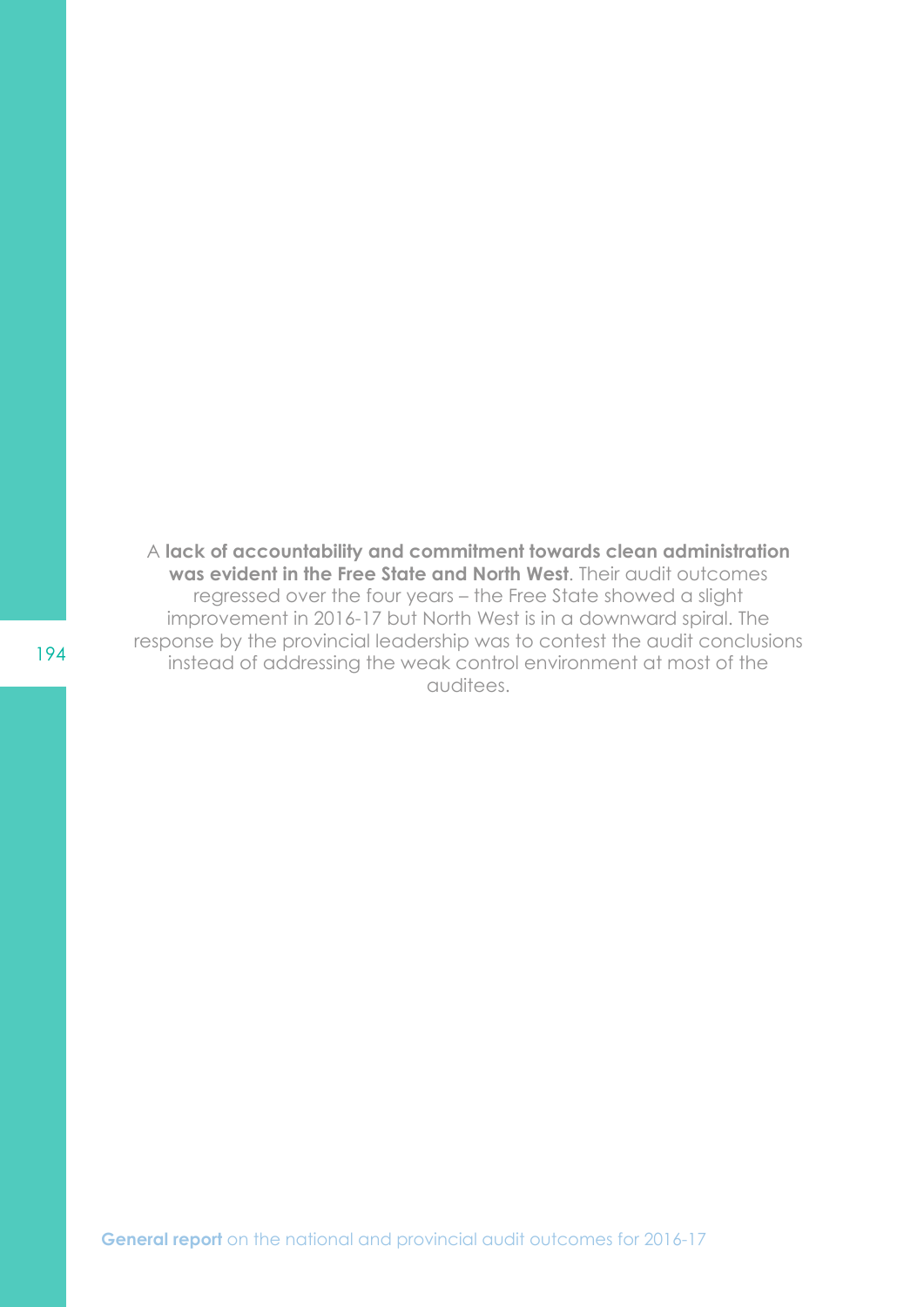### *16.8 Free State*



#### **Four-year audit outcomes**

The Free State provincial government consists of 19 auditees, including 13 departments and six entities. As part of our audit methodology, we classified three entities as small auditees based on their role and size as well as the nature of their business. The audit outcomes of these entities are not included in this overview, but are published in the annexures available on our website. Overall, there was a regression in audit outcomes over the past four years. If the outcomes of these small auditees had been included, it would not have changed the picture as two entities received unqualified audit opinions with findings over the same period, while the audit outcome of one was still outstanding.

The provincial treasury improved from a qualified audit opinion to a clean audit and Health improved from a qualified opinion to an unqualified opinion with findings. The leadership at these departments responded to our messages and took timely action to address the previous year's qualifications. However, the premier's office, which should lead by example in the province, regressed from an unqualified opinion with findings to a qualified opinion and the Fleet Management Trading Entity regressed from a clean audit to an unqualified opinion with findings. The majority (63%) of auditees' audit outcomes stagnated on either an unqualified opinion with findings or a qualified opinion. Agriculture and Rural Development received an adverse opinion for the last two years. The lack of progress in the audit outcomes was attributable to the leadership's lack of focused and committed attention to continuously strengthen internal controls and improve the monitoring thereof. The provincial audit outcomes will not improve to the desired level if the right tone is not set at the top and the leadership does not take accountability to address the root causes of the audit findings to improve the control environment.

During 2015-16, we urged the political and administrative leadership to take accountability for and address the control weaknesses that resulted in a significant regression in audit outcomes. Five departments disputed these audit outcomes, which resulted in the late or non-tabling of their annual reports. The leadership then committed that disputes would be resolved, the use of implementing agents would be reviewed with a view to eliminating this practice, and accounting officers would provide more assurance through oversight and taking ownership of the control environment. These commitments were not honoured as they only received attention close to the reporting date, resulting in limited progress being made to improve audit outcomes.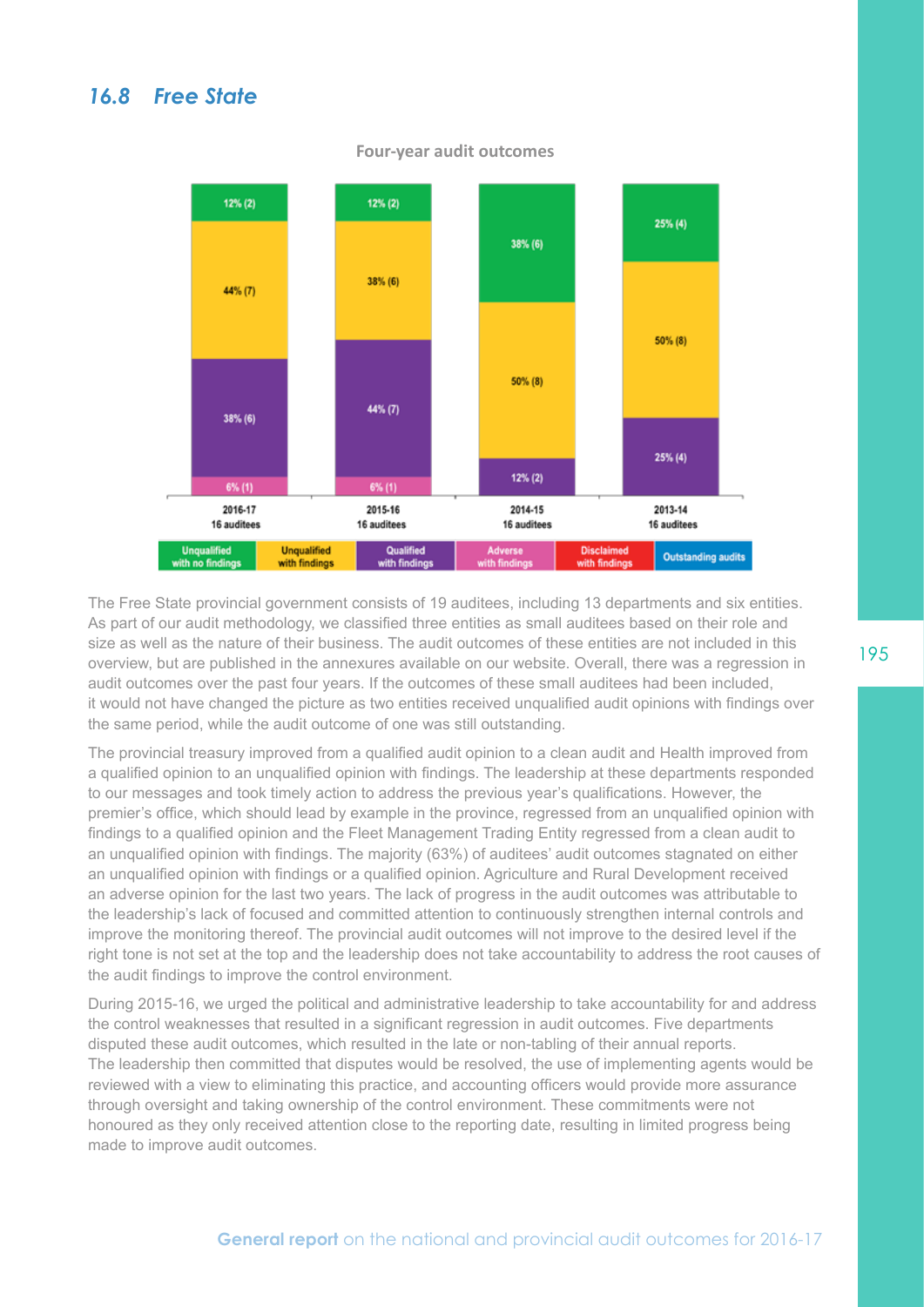The slow response by the political and administrative leadership to honour their commitments and address the weak control environment, a lack of consequences and the continued disregard for compliance with

legislation resulted in findings at 13 auditees and material adjustments to the financial statements being required at 10. Additionally, there was a noticeable regression in the quality of reported performance information as 10 auditees had material findings, compared to five in the previous year. This regression was mainly due to management not prioritising transparent reporting on the achievement of predetermined objectives. Instability and vacancies in key positions as well as inadequate documentation further contributed to the poor quality of reported performance information. IT remains critical for the integrity and availability of performance information to enable reliable reporting. However, there were no dedicated strategies to implement an IT platform for performance information.

Effective monitoring and oversight by all assurance providers are essential to break the cycle of impunity and improve internal controls. The administrative and political leadership should accept responsibility for their actions and should create a culture that will result in a responsive, accountable, effective and efficient provincial government as set out in the MTSF.

Irregular expenditure disclosed in the financial statements increased from R1,927 billion to R5,421 billion. This was mainly due to five departments reporting irregular expenditure to address the previous year's qualifications. However, the amount of R5,421 billion is understated, as Agriculture and Rural Development and the premier's office did not disclose irregular expenditure of R974 million and subsequently received a qualified audit opinion. The most common instances of irregular expenditure related to three quotations not being obtained, competitive bids not being invited, and the preference point system not being applied or being incorrectly applied. The main contributors to irregular expenditure were Health (R3,502 billion), Human Settlements (R1,015 billion) and Education (R680 million). The amount for Health is high as a result of the effort the department made to quantify its irregular expenditure and to deal with the previous qualification on irregular expenditure. The closing balance of irregular expenditure was R9,224 billion, which is an indication that irregular expenditure was not always investigated adequately to identify the officials to be held accountable for the possible recovery of losses, resulting in the year-on-year increase in the balance. Where irregular expenditure was investigated, officials were seldom found liable and amounts were written off. The leadership's involvement in the decision-making that led to transgressions resulted in their inability to hold staff accountable and, as a result, adequate consequence management processes were not implemented.

The departments' financial health continued to deteriorate with only the provincial treasury not requiring intervention. This was due to the provincial leadership not taking accountability to plan properly and considering the available budget when committing to strategic projects, so that funds were used optimally. Funds to be surrendered to the revenue fund and accruals and payables not recognised exceeded cash on hand by R2,6 billion. A significant portion of the 2017-18 budget would therefore be required to settle these obligations, reducing departments' ability to effectively deliver on their mandate. The intervention by the provincial treasury at Education since April 2015 had not improved financial management at the department, as it continued to incur irregular expenditure and to commit funds in excess of what would be available for future projects and services. Furthermore, Health is the defendant in lawsuits of R1,5 billion. Should these claims materialise, it could derail service delivery by this department as these were not budgeted for. The combined bank overdraft balances of Education and Health of R885 million put pressure on the entire province, as these departments are prioritised for funding. These signs of financial failure should receive urgent attention because without improved fiscal disciplines for the more effective, efficient and economical use of resources, the departments' financial health and service delivery will continue to deteriorate.

An important point in the MTSF is to establish an accountable, effective and efficient provincial government that promotes accountability for government spending of the budget in a manner that will have a positive impact on people's lives. At Agriculture and Rural Development as well as Education, however, grants were not used for their intended purpose, and Education underspent conditional grants by R203 million, resulting in the public not receiving services as outlined in these departments' annual performance plans.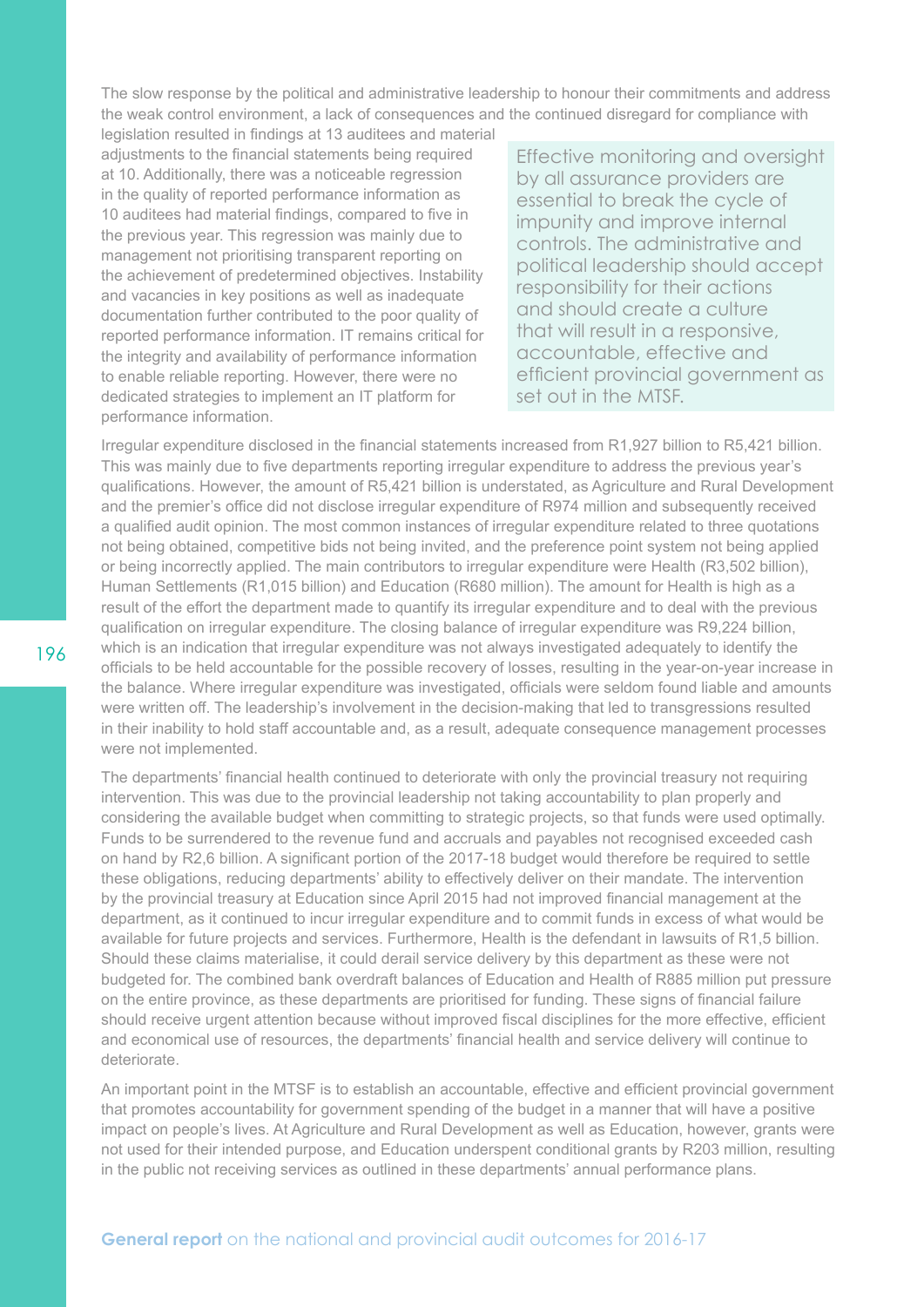Spending on key projects was riddled with shortcomings, as the departments did not always apply the principles of sound project planning and management, resulting in cost overruns, poor quality workmanship, delays in the completion of projects, and potential fruitless and wasteful expenditure. Consequently, key performance targets were not always achieved. The provincial leadership continued to make use of implementing agents to deliver some key projects without ensuring that they complied with SCM requirements. We are concerned about the continuous disregard for procurement processes by the administrative and political leadership that resulted in irregular expenditure, coupled with limited consequences for these transgressions, as it created an environment conducive to misappropriation, wastage and abuse of state funds.

The construction of a district hospital and a psychiatric complex by Health had been placed on hold since 2012 due to a lack of funding. These delays affected service delivery and may result in additional costs due to changes in the community's needs and technological advancements. In spite of Health's cash-flow challenges, it irregularly awarded a tender to a service provider for the procurement of buses to be utilised as mobile clinics. We noted concerns regarding the department not applying the preferential procurement requirements, specifically with regard to the assessment of functionality to disqualify certain bidders as well as awarding points for local content.

There were significant delays in the construction of a school where the contract was ceded to a second contractor after 29 months due to poor performance with only 33% of the work having been completed. The initially planned project duration was 16 months. The quality of most of the structures was poor and had to be demolished or corrected. In another instance, a school was completed but the building was of sub-standard quality due to poor workmanship. The project was also not properly planned, as there were only enough learners to fill six of the 29 classrooms built. Public Works and Infrastructure was the implementing agent for both projects and had certified to Education that the work performed by the contractors was satisfactory and that payments could be made.

Effective monitoring and oversight by all assurance providers are essential to break the cycle of impunity and improve internal controls. The administrative and political leadership should accept responsibility for their actions and should create a culture that will result in a responsive, accountable, effective and efficient provincial government as set out in the MTSF. Mechanisms to promote accountability typically include basic daily and monthly checks and balances on compliance, financial and performance information; managing the performance of staff; and implementing consequences for poor performance and transgressions. Accountability and transparency are considered the main pillars of good governance and sustainable clean audits will only be achieved through a strong foundation of good governance.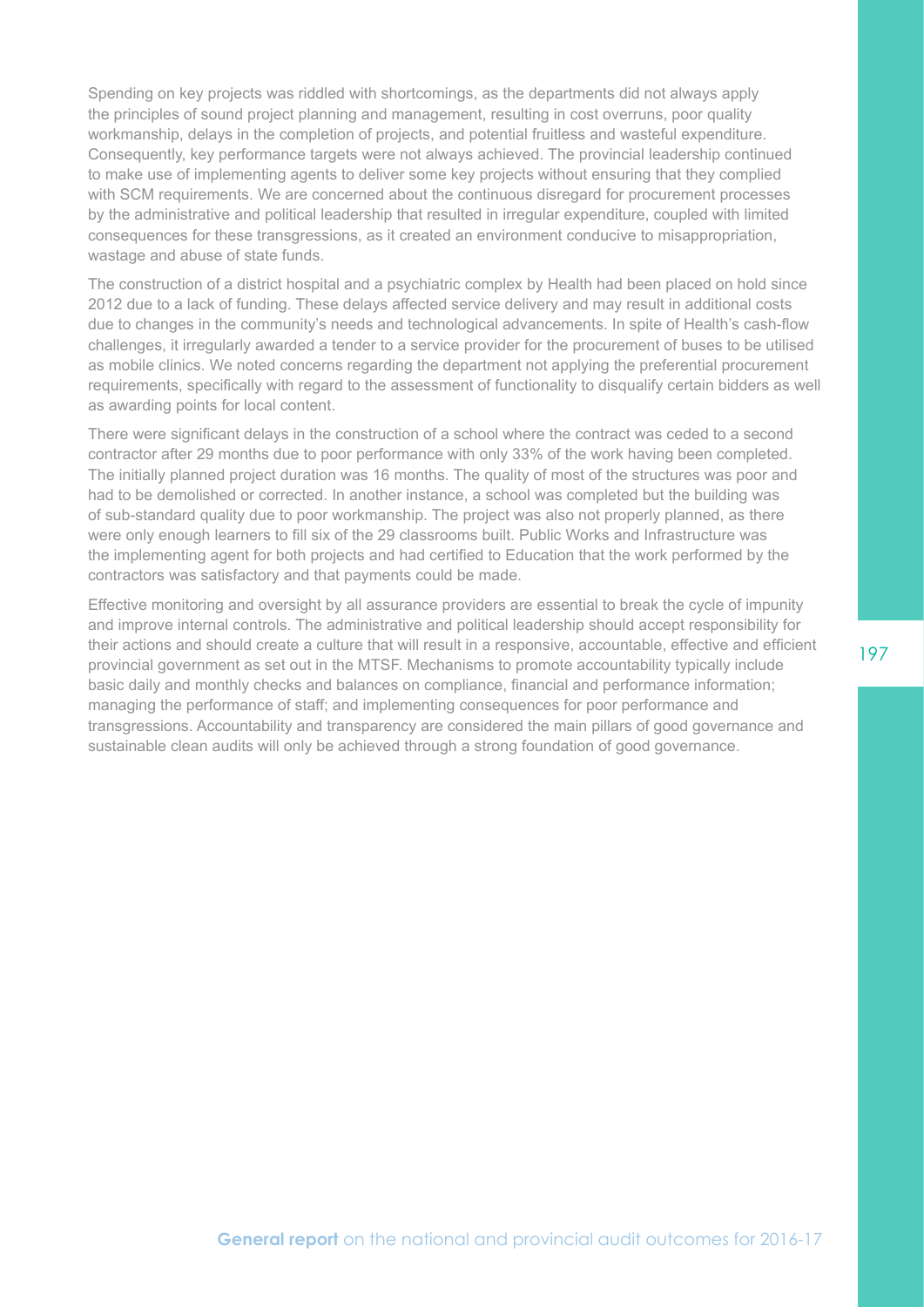### *16.9 North West*



#### **Four-year audit outcomes**

The North West provincial government consists of 36 auditees, being 13 departments and 23 entities. As part of our audit methodology, we classified 14 entities as small or dormant auditees based on their importance and the size and nature of their business. The audit outcomes of these entities are not included in this overview but are published in the annexures available on our website. If these small auditees had been included in the overall audit outcomes, the picture for 2016-17 would have further regressed, with one auditee (3%) receiving a clean audit outcome, nine auditees (25%) unqualified opinions with findings, 17 auditees (47%) qualified opinions with findings, and four auditees (11%) disclaimed opinions. The 2013-14 audit outcome of the former Department of Human Settlements is included in the four-year audit outcome figure for comparative purposes.

Of specific concern is the audit outcome of the premier's office, which has remained qualified for the last two years with increasing irregular expenditure. As a key monitoring and oversight department, the premier's office should set an example of good governance and accountability. The lack of improvement in audit outcomes indicates that the provincial executive leadership was not interested in our messages and that, overall, there were poor accountability and consequence management. Specific commitments made relating to accountability and consequence management had not been successfully implemented. A consequence management committee had still not been established, resulting in the provincial executive leadership not holding accounting officers or accounting authorities accountable for the lack of progress made over the four-year period. Focused political will and a considerable investment in monitoring and oversight are required to turn around the audit outcomes of the province and create a baseline from which accountability can be inspired and strengthened.

The slow response by management to address root causes and the lack of consequence management for continued transgressions and poor performance should have been the priority of the provincial executive leadership, as highlighted in the previous year's general report. Contrary to this and irrespective of the continued reinforcement of our messages, the overall audit outcomes of North West regressed over the last four years with only 32% of the auditees obtaining

Accountability, consequence management and action by the provincial executive leadership in addressing root causes, are the cornerstones to improving audit outcomes.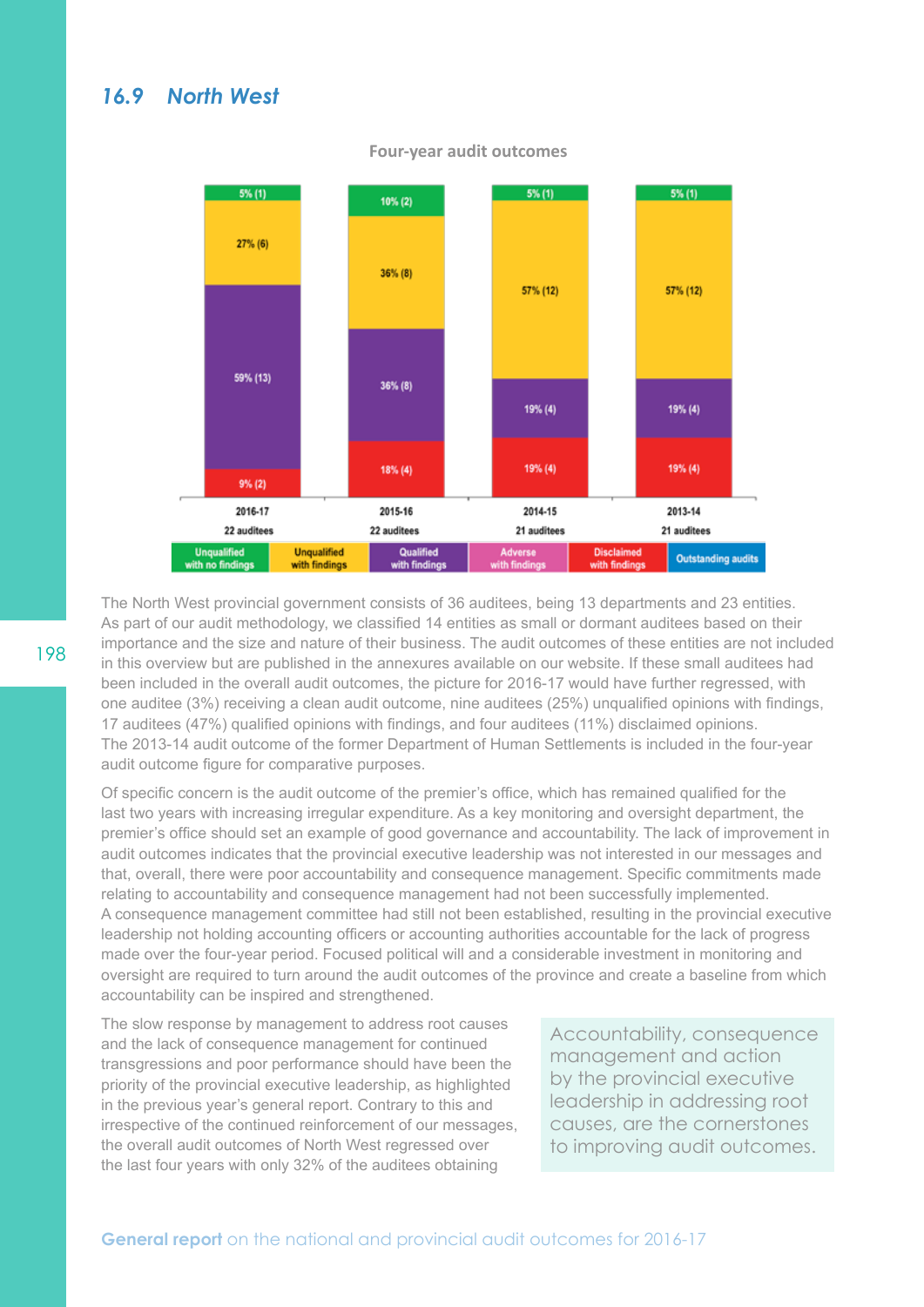financially unqualified opinions in 2016-17 compared to 46% in 2015-16 and 62% in 2014-15 and 2013-14. Most of the audit findings were repetitive in nature with auditees focusing on disagreeing with findings and questioning audit processes instead of finding a way forward to address the matters raised in audit reports. Finance was the only department that maintained its audit outcome of financially unqualified with no other findings for four consecutive years. Unfortunately, the coordinating role of the department was hampered by other auditees not being responsive to its recommendations and the best practices consequently not being replicated. The outcomes of the public entities in the province further regressed, with no public entity achieving a financially unqualified opinion in 2016-17.

The most common compliance finding related to financial statements containing material misstatements. The submission of quality financial statements for auditing within the legislated timelines and the availability of the underlying financial records remain a concern, with auditees relying on the audit process to produce credible financial statements. This resulted in 109 material adjustments (an average of five per auditee) being required during the audit process to correct these misstatements. Had these adjustments not been allowed, only two auditees (9%) would have received unqualified opinions as opposed to the reported seven (32%). Vacancies in key positions and the lack of appropriate competencies were again the main reasons for auditees' inability to implement basic controls such as record management as well as daily and monthly reconciliations to ensure the preparation of reliable financial reports. This also contributed to an over-reliance on consultants, specifically at public entities. An intensive effort is required to ensure stability and appropriate competencies in key positions, as this is crucial in institutionalising key controls that will address identified weaknesses.

Overall, 91% of the auditees had material findings on their performance reports. The most common findings related to indicators that were not well defined and reported achievements that were not supported by source documents due to poor record keeping and ineffective systems and processes to enable reliable reporting. IT remains critical to enable accurate reporting, enhance service delivery and promote effective oversight. Although departments made some progress in addressing weaknesses in IT controls identified in the previous year, public entities did not make any progress. This could result in disruptions in operations and increase the risk of fraudulent transactions that could result in financial losses. The government IT officer and the coordinating departments need to ensure that specific attention is given to assist the province in this regard.

Most auditees (91%) still had findings on compliance with legislation, specifically in the areas of irregular expenditure and non-adherence to procurement and contract management prescripts, which also resulted in an increase in the irregular expenditure incurred from R3 billion in 2015-16 to R3,6 billion in 2016-17. As a result of this year-on-year increase and due to irregular expenditure not being investigated, the total unresolved balance for the province was R16,5 billion. A total of 59% of the irregular expenditure was incurred by the following top three contributors in 2016-17: Community Safety and Transport Management (R880 million), Health (R714 million), and Public Works and Roads (R550 million).

The use of implementing agents at the premier's office and Rural, Environmental and Agricultural Development resulted in irregular expenditure, as the implementing agents did not adhere to the departments' SCM policies, as required. There were also instances where management applied discretion to deviate from SCM processes without adequate reasons, such as the awarding of a tender for the rehabilitation of flood-damaged roads of R103 million at Public Works and Roads; and the awarding of various cluster security contracts to suppliers not recommended by the department's bid adjudication committee at Health. A provincial committee to advise auditees on dealing with irregular expenditure was established in February 2017, but to date the submissions by departments have not been adequate to assist in clearing the growing irregular expenditure. In addition, the legislature's portfolio committees and the public accounts committee also did not have much of an impact on the lack of accountability and consequence management in the province.

We audited 16 key projects funded by conditional grants. Although 95% of the total grant allocation of R7 139 million received by the province was spent during the year, we identified instances where targets of key projects were not achieved or where work was not completed at the desired quality. For example, at Education and Sport Development, completed schools were not properly commissioned, including toilets that were not working and roofing of schools that had been poorly installed. At Local Government